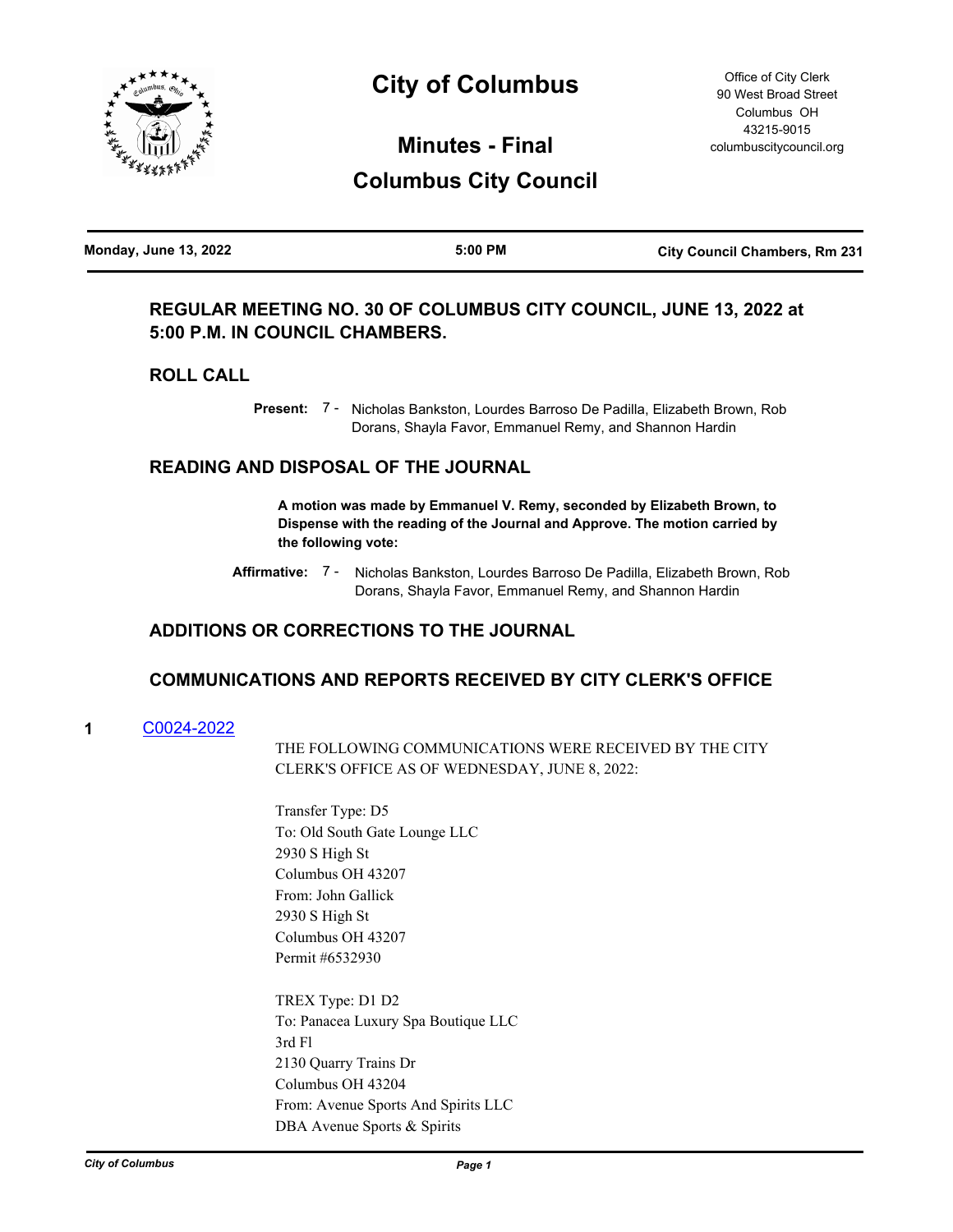1231 Columbus Ave Suites B2, C3, D4 Lebanon OH 45036 Permit #66621300005

Transfer Type: C1 C2 D6 To: Clintonville Carry Out Inc DBA BGS Carryout 920 E Weber Rd Columbus OH 43211 From: Rabi Inc DBA BGS Carryout 920 E Weber Rd Columbus OH 43211 Permit #1560920

Transfer Type: C2 C2X To: Lockbourne Food Mart Inc 1st Fl & Bsmt 1333 Lockbourne Rd Columbus OH 43206 From: Farah Inc 1st Fl & Bsmt 1333 Lockbourne Rd Columbus OH 43206 Permit #5251333

TREX Type: D5 To: TOG Kona Grill Columbus LLC 4087 New Bond St, Unit 502 Columbus, OH 43219 From: Tee Jayes Country Place, Inc. 1542 Maple Ave Zanesville, OH 43701 Permit #88315550025

Advertise Date: 6/18/22 Agenda Date: 6/13/22 Return Date: 6/23/22

**Read and Filed**

## **RESOLUTIONS OF EXPRESSION**

## **BANKSTON**

**2** [0116X-2022](http://columbus.legistar.com/gateway.aspx?m=l&id=/matter.aspx?key=123250) To Honor, Recognize, and Celebrate June 19, 2022, as Juneteenth in the City of Columbus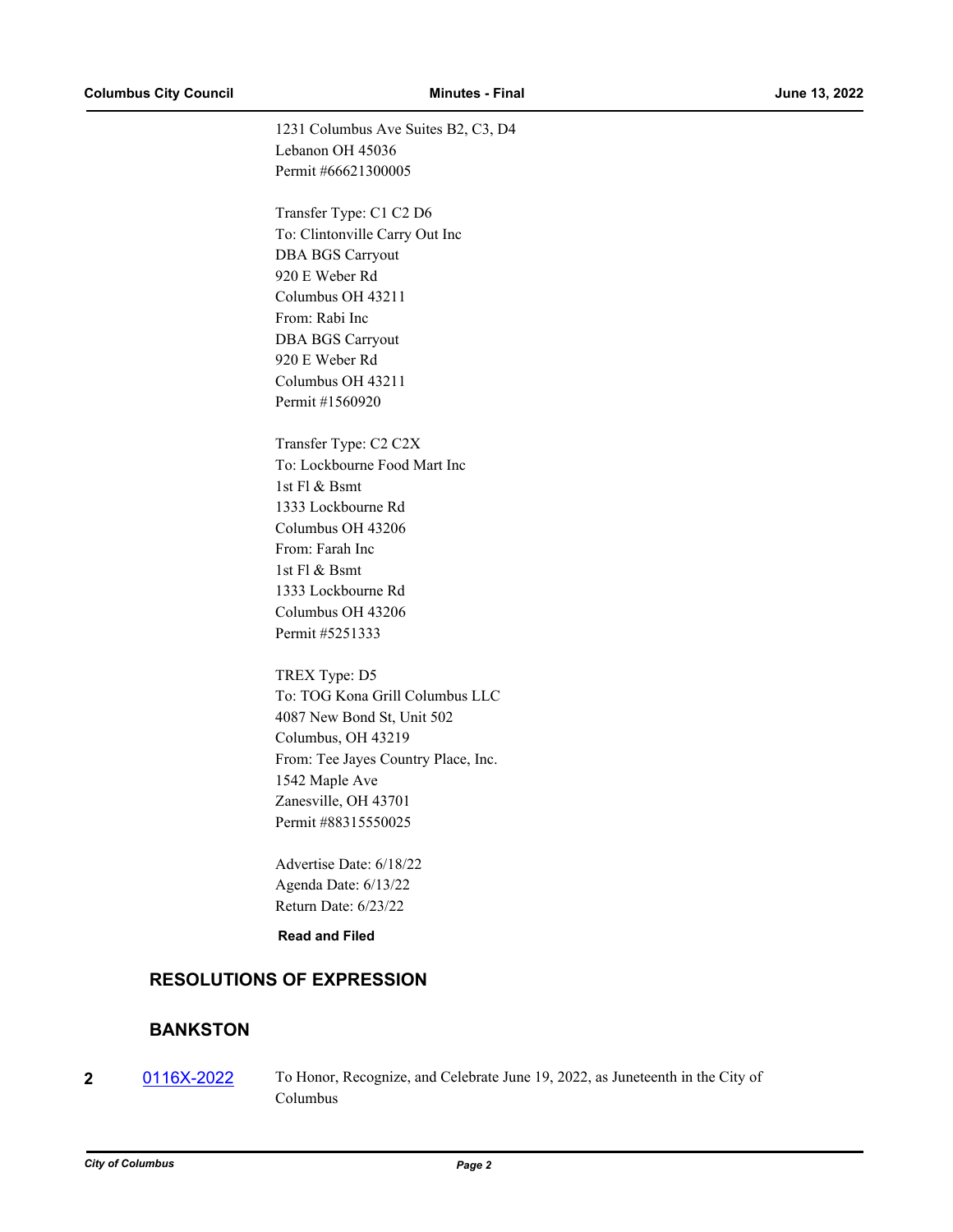*Sponsors:* Nicholas Bankston, Lourdes Barroso De Padilla, Elizabeth Brown, Rob Dorans, Shayla Favor, Shannon G. Hardin and Emmanuel V. Remy **A motion was made by Nicholas Bankston, seconded by Shayla Favor, that this Ceremonial Resolution be Adopted. The motion carried by the following vote: Affirmative:** Nicholas Bankston, Lourdes Barroso De Padilla, Elizabeth Brown, Rob Dorans, Shayla Favor, Emmanuel Remy, and Shannon Hardin Affirmative: 7 -**FAVOR 3** [0117X-2022](http://columbus.legistar.com/gateway.aspx?m=l&id=/matter.aspx?key=123253) To Recognize June 14th as 614 Day in the City of Columbus *Sponsors:* Shayla Favor, Lourdes Barroso De Padilla, Nicholas Bankston, Elizabeth Brown, Rob Dorans, Emmanuel V. Remy and Shannon G. Hardin **A motion was made by Shayla Favor, seconded by Emmanuel V. Remy, that this Ceremonial Resolution be Adopted. The motion carried by the following vote:** Affirmative: 7 - Nicholas Bankston, Lourdes Barroso De Padilla, Elizabeth Brown, Rob Dorans, Shayla Favor, Emmanuel Remy, and Shannon Hardin **REMY 4** [0113X-2022](http://columbus.legistar.com/gateway.aspx?m=l&id=/matter.aspx?key=123213) To Recognize the Strength, Courage and Perseverance of Millions of Refugees and to Celebrate June 20th, 2022 as World Refugee Day in the City of Columbus. *Sponsors:* Emmanuel V. Remy, Nicholas Bankston, Lourdes Barroso De Padilla, Elizabeth Brown, Rob Dorans, Shayla Favor and Shannon G. Hardin **A motion was made by Emmanuel V. Remy, seconded by Shayla Favor, that this Ceremonial Resolution be Adopted. The motion carried by the following vote: Affirmative:** Nicholas Bankston, Lourdes Barroso De Padilla, Elizabeth Brown, Rob Dorans, Shayla Favor, Emmanuel Remy, and Shannon Hardin Affirmative: 7 -**5** [0115X-2022](http://columbus.legistar.com/gateway.aspx?m=l&id=/matter.aspx?key=123249) To recognize the businesses and property owners who have taken the Short North Good Neighbor Pledge. *Sponsors:* Emmanuel V. Remy, Nicholas Bankston, Lourdes Barroso De Padilla, Elizabeth Brown, Rob Dorans, Shayla Favor and Shannon G. Hardin **A motion was made by Emmanuel V. Remy, seconded by Shayla Favor, that this Ceremonial Resolution be Adopted. The motion carried by the following vote:** Affirmative: 7 - Nicholas Bankston, Lourdes Barroso De Padilla, Elizabeth Brown, Rob Dorans, Shayla Favor, Emmanuel Remy, and Shannon Hardin

## **HARDIN**

**6** [0119X-2022](http://columbus.legistar.com/gateway.aspx?m=l&id=/matter.aspx?key=123258)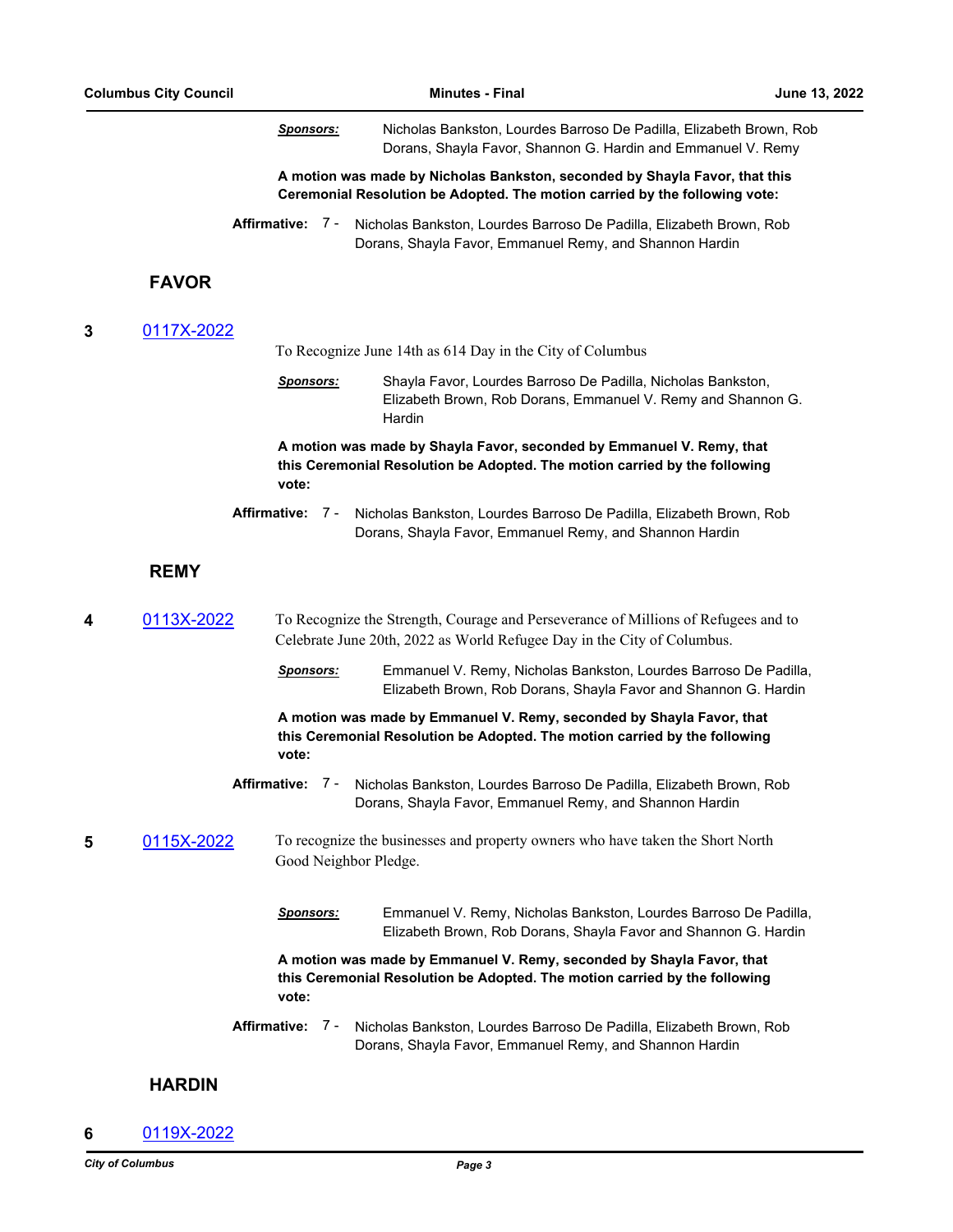To honor and celebrate the legacy of leadership and service of Rev. John Edgar as he retires after more than 20 years of commitment to the residents of the South Side neighborhood of Columbus, Ohio

*Sponsors:* Shannon G. Hardin, Nicholas Bankston, Lourdes Barroso De Padilla, Elizabeth Brown, Rob Dorans, Shayla Favor and Emmanuel V. Remy

**A motion was made by Emmanuel V. Remy, seconded by Rob Dorans, that this Ceremonial Resolution be Adopted. The motion carried by the following vote:**

Affirmative: 7 - Nicholas Bankston, Lourdes Barroso De Padilla, Elizabeth Brown, Rob Dorans, Shayla Favor, Emmanuel Remy, and Shannon Hardin

## **ADDITIONS OR CORRECTIONS TO THE AGENDA**

## **FR FIRST READING OF 30-DAY LEGISLATION**

**A motion was made by Rob Dorans, seconded by Shayla Favor, to waive the reading of the titles of first reading legislation. The motion carried by the following vote:**

Affirmative: 7 - Nicholas Bankston, Lourdes Barroso De Padilla, Elizabeth Brown, Rob Dorans, Shayla Favor, Emmanuel Remy, and Shannon Hardin

## **ECONOMIC DEVELOPMENT: BANKSTON, CHR. REMY DORANS HARDIN**

**FR-1** [1602-2022](http://columbus.legistar.com/gateway.aspx?m=l&id=/matter.aspx?key=123122) To accept the application (AN22-003) of Thomas J. and Jacqueline S. Hemmert for the annexation of certain territory containing  $0.805\pm$  acres in Blendon Township.

#### **Read for the First Time**

**FR-2** [1603-2022](http://columbus.legistar.com/gateway.aspx?m=l&id=/matter.aspx?key=123123) To accept the application (AN22-001) of Steve Arnold for the annexation of certain territory containing 27.556± acres in Madison Township.

**Read for the First Time**

## **VETERANS & SENIOR AFFAIRS: BARROSO DE PADILLA, CHR. BROWN FAVOR HARDIN**

**FR-3** [1371-2022](http://columbus.legistar.com/gateway.aspx?m=l&id=/matter.aspx?key=122887) To authorize and direct the appropriation and transfer of \$182,489.00 from the Recreation and Parks Operating Fund to the Recreation and Parks Grant Fund for a Title III-A Project Grant match. (\$182,489.00)

#### **Read for the First Time**

## **FINANCE: E. BROWN CHR. BANKSTON REMY HARDIN**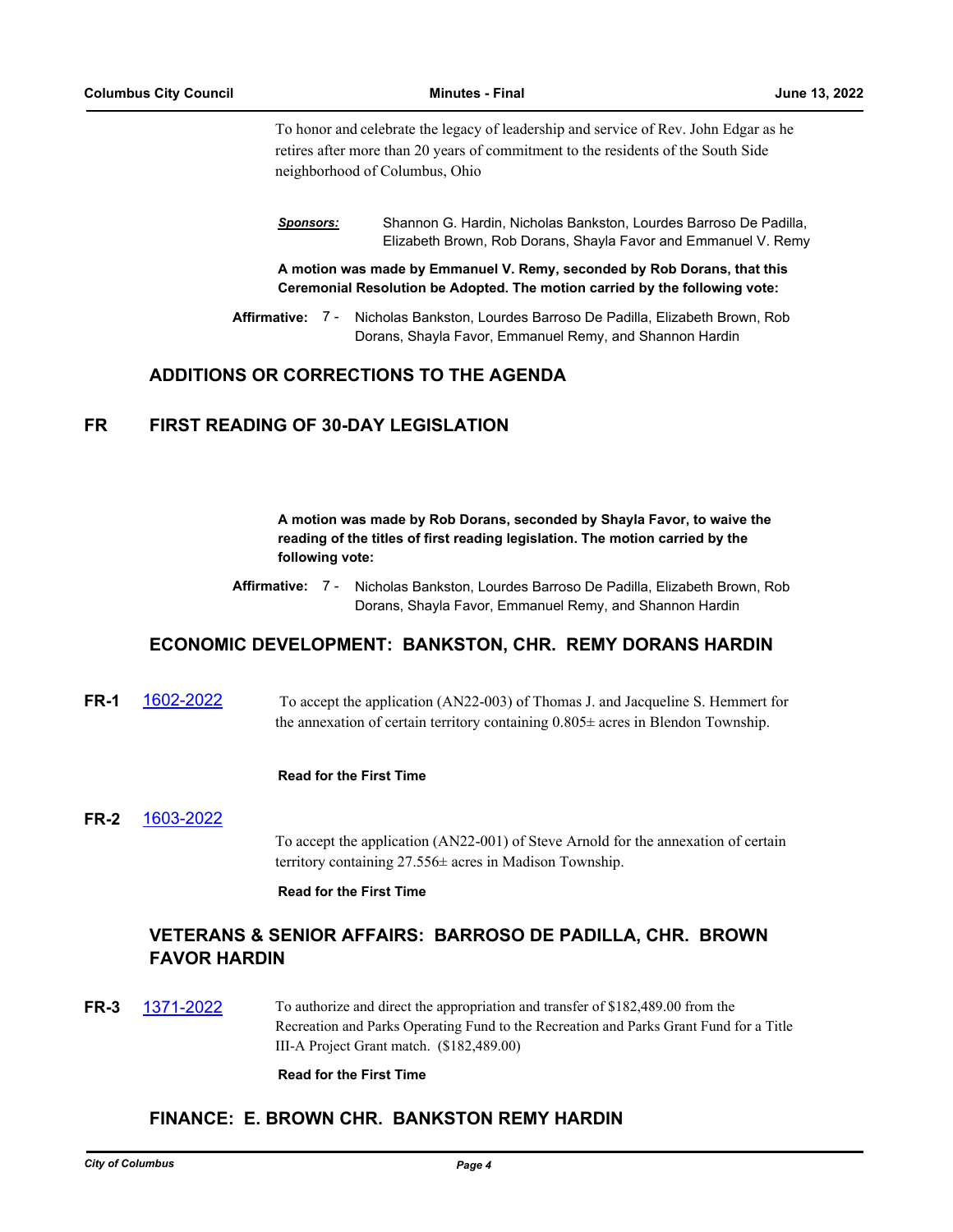**FR-4** [1557-2022](http://columbus.legistar.com/gateway.aspx?m=l&id=/matter.aspx?key=123075) To authorize the Director of Finance and Management to enter into a contract on behalf of the Office of Construction Management with ProLine Electric Inc., to replace the existing Emergency Generator at Fire Station #1 located at 300 N.4th Street and to authorize the expenditure of \$305,300.00 from the Safety Voted Capital Fund. (\$305,300.00)

**Read for the First Time**

#### **PUBLIC UTILITIES: DORANS, CHR. BANKSTON REMY HARDIN**

#### **FR-5** [1601-2022](http://columbus.legistar.com/gateway.aspx?m=l&id=/matter.aspx?key=123121)

To authorize the Director of Public Utilities to execute a planned modification of the 2020 - 2022 Construction Administration and Inspection Services Agreement with Resource International, Inc. for the Division of Sewerage and Drainage's Blueprint North Linden 1 Improvements Project; to authorize an expenditure of up to \$700,000.00 within the Sanitary Sewer General Obligation Bond Fund. (\$700,000.00)

#### **Read for the First Time**

## **CA CONSENT ACTIONS**

#### **RESOLUTIONS OF EXPRESSION:**

## **FAVOR**

- **CA-1** [0118X-2022](http://columbus.legistar.com/gateway.aspx?m=l&id=/matter.aspx?key=123256) To recognize June as Gun Violence Awareness Month in the City of Columbus and recognize the work of Moms Demand Action
	- *Sponsors:* Shayla Favor, Lourdes Barroso De Padilla, Nicholas Bankston, Elizabeth Brown, Rob Dorans, Emmanuel V. Remy and Shannon G. Hardin

**This item was approved on the Consent Agenda.**

### **TECHNOLOGY: BANKSTON, CHR. DORANS BROWN HARDIN**

**CA-2** [1466-2022](http://columbus.legistar.com/gateway.aspx?m=l&id=/matter.aspx?key=122983) To authorize the Director of the Department of Technology, on behalf of the Department of Public Utilities, to modify an existing contract with CGI Technologies and Solutions, Inc. for professional services for the upgrade of the Department of Public Utilities' PragmaCAD mobile dispatching system accordance with the sole source provisions of the Columbus City Code; and to authorize the expenditure of up to \$121,000.00 from the Information Services Operating Budget. (\$121,000.00).

#### **This item was approved on the Consent Agenda.**

#### **CA-3** [1514-2022](http://columbus.legistar.com/gateway.aspx?m=l&id=/matter.aspx?key=123032)

To authorize the Directors of the Department of Technology and the Department of Public Utilities to renew an annual software maintenance and support services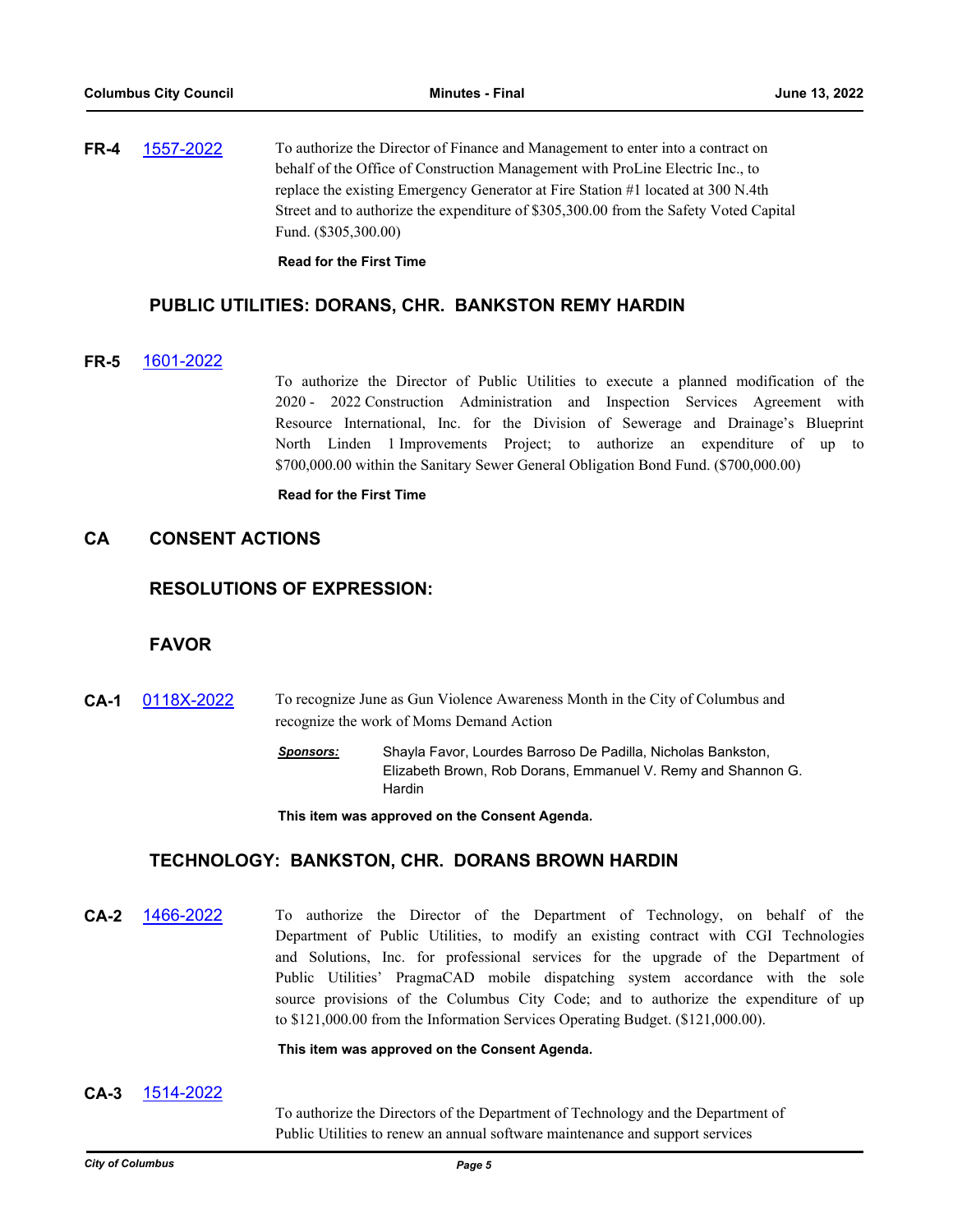agreement with Hansen Banner, LLC. in accordance with the sole source provisions of the Columbus City Code; and to authorize the expenditure of \$468,190.12 from the Department of Technology, Information Service Operating Fund. (\$468,190.12)

#### **This item was approved on the Consent Agenda.**

**CA-4** [1530-2022](http://columbus.legistar.com/gateway.aspx?m=l&id=/matter.aspx?key=123048) To authorize the Director of Finance and Management, on behalf of the Department of Technology and the Department of Public Utilities, to associate all General Budget Reservations resulting from this ordinance with the appropriate Universal Term Contract/ Purchase Agreement for the purchase of new and replacement of desktop computers, computer related products, and equipment from a pre-established universal term contracts/purchase agreements with Brown Enterprise Solutions, LLC; to authorize the expenditure of \$350,000.00 from the Department of Technology, Information Services Division, Information Services Operating Fund; and to declare an emergency. (\$350,000.00)

#### **This item was approved on the Consent Agenda.**

**CA-5** [1590-2022](http://columbus.legistar.com/gateway.aspx?m=l&id=/matter.aspx?key=123110) To authorize the Director of the Department of Technology to enter into non-profit service agreements with 934 Gallery, Columbus College of Art and Design, The Past Foundation and Artsway to provide programming in various technologies; to authorize the expenditure of up to \$386,192.00 from the Recovery Fund; and to declare an emergency. (\$386,192.00)

> **A motion was made by Emmanuel V. Remy, seconded by Elizabeth Brown, that this Ordinance be Approved. The motion carried by the following vote:**

- **Abstained:** 1 Shayla Favor
- Affirmative: 6 Nicholas Bankston, Lourdes Barroso De Padilla, Elizabeth Brown, Rob Dorans, Emmanuel Remy, and Shannon Hardin

## **PUBLIC SERVICE & TRANSPORTATION: BARROSO DE PADILLA, CHR. FAVOR BANKSTON HARDIN**

#### **CA-6** [0096X-2022](http://columbus.legistar.com/gateway.aspx?m=l&id=/matter.aspx?key=123101)

To declare the City's necessity and intent to appropriate and accept certain fee simple title and lesser real estate in order to complete the FRA Intersection Improvements - Cleveland Ave 5th Ave to Lehner Rd project (PID108642); and to declare an emergency. (\$0.00)

#### **This item was approved on the Consent Agenda.**

#### **CA-7** [1395-2022](http://columbus.legistar.com/gateway.aspx?m=l&id=/matter.aspx?key=122912)

To authorize the Director of the Department of Public Service to execute those documents necessary to amend an easement on Spring Street with American Electric Power Service Corporation.

**A motion was made by Emmanuel V. Remy, seconded by Elizabeth Brown, that this Ordinance be Approved. The motion carried by the following vote:**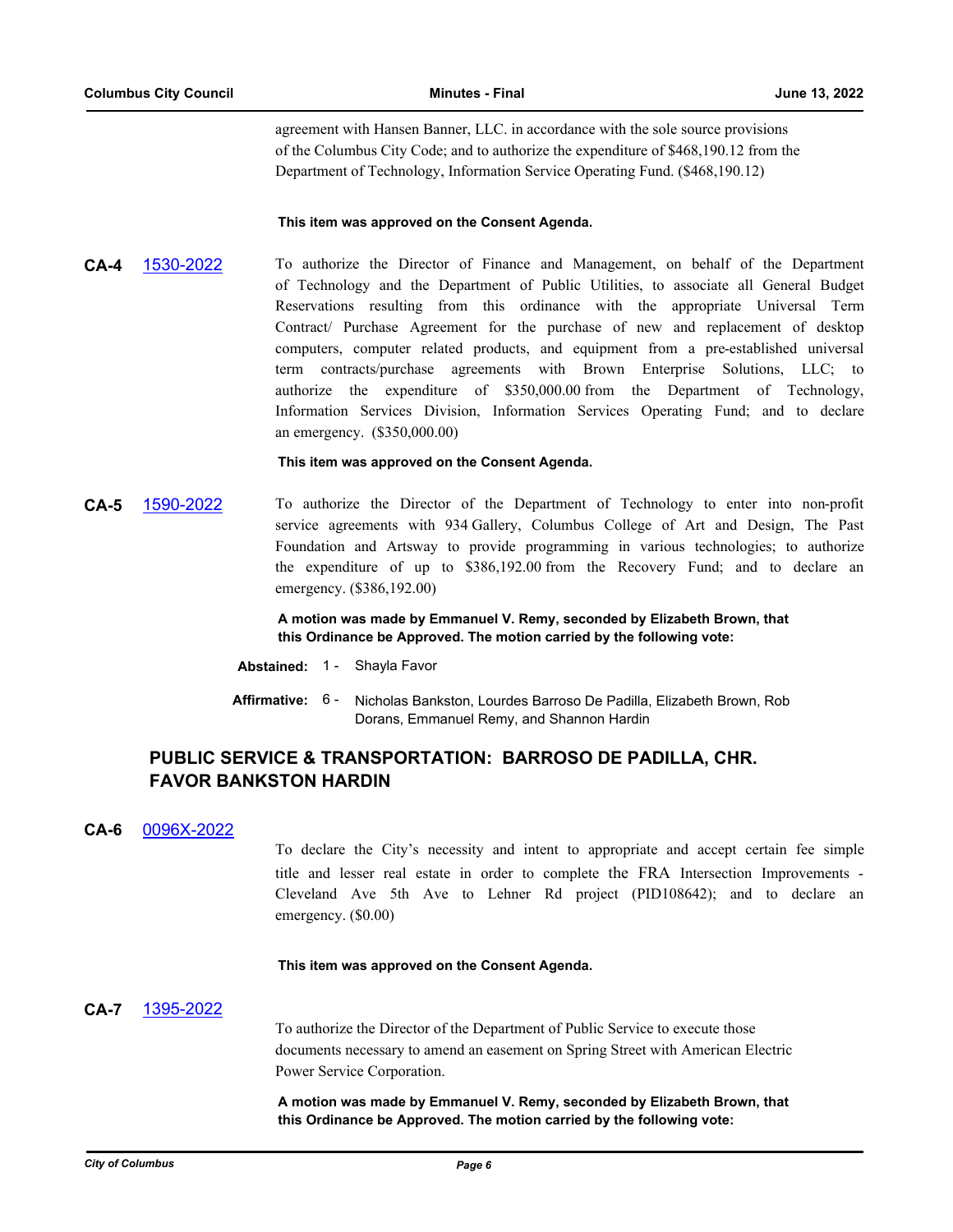**Abstained:** 1 - Nicholas Bankston

Affirmative: 6 - Lourdes Barroso De Padilla, Elizabeth Brown, Rob Dorans, Shayla Favor, Emmanuel Remy, and Shannon Hardin

## **NEIGHBORHOODS AND IMMIGRANT, REFUGEE, AND MIGRANT AFFAIRS: BARROSO DE PADILLA, CHR. DORANS REMY HARDIN**

### **CA-8** [1724-2022](http://columbus.legistar.com/gateway.aspx?m=l&id=/matter.aspx?key=123245)

To authorize an appropriation of \$5,000.00 within the Neighborhood Initiatives subfund, to the Director of CelebrateOne, for the support of their Fatherhood Summit: Raising Up Fatherhood event; to authorize an expenditure of \$5,000 within the Neighborhood Initiatives subfund; and to declare an emergency. (\$5,000.00)

*Sponsors:* Nicholas Bankston

**A motion was made by Emmanuel V. Remy, seconded by Elizabeth Brown, that this Ordinance be Approved. The motion carried by the following vote:**

- **Abstained:** 1 Shayla Favor
- **Affirmative:** Nicholas Bankston, Lourdes Barroso De Padilla, Elizabeth Brown, Rob Dorans, Emmanuel Remy, and Shannon Hardin Affirmative: 6 -

## **VETERANS & SENIOR AFFAIRS: BARROSO DE PADILLA, CHR. BROWN FAVOR HARDIN**

**CA-9** [1370-2022](http://columbus.legistar.com/gateway.aspx?m=l&id=/matter.aspx?key=122886) To authorize and direct the Director of the Recreation and Parks Department to make payments to HER, LLC for the second year of a four year building maintenance service contract for the Central Ohio Area Agency on Aging; to authorize the expenditure of up to \$370,000.00 from the Recreation and Parks Grant Fund; and to declare an emergency. (\$370,000.00)

> **A motion was made by Emmanuel V. Remy, seconded by Elizabeth Brown, that this Ordinance be Approved. The motion carried by the following vote:**

- **Abstained:** 1 Elizabeth Brown
- **Affirmative:** Nicholas Bankston, Lourdes Barroso De Padilla, Rob Dorans, Shayla Favor, Emmanuel Remy, and Shannon Hardin Affirmative: 6 -

## **FINANCE: BROWN, CHR. BANKSTON REMY HARDIN**

#### **CA-10** [1185-2022](http://columbus.legistar.com/gateway.aspx?m=l&id=/matter.aspx?key=122700)

To authorize the Finance and Management Director to modify and extend the contract with Barclay Water Management, Inc. for the treatment and remediation of water systems under the purview of the Facilities Management Division in accordance with the sole source provisions of the Columbus City Code; to authorize the expenditure of \$409,960.34 from the general fund; and to declare an emergency.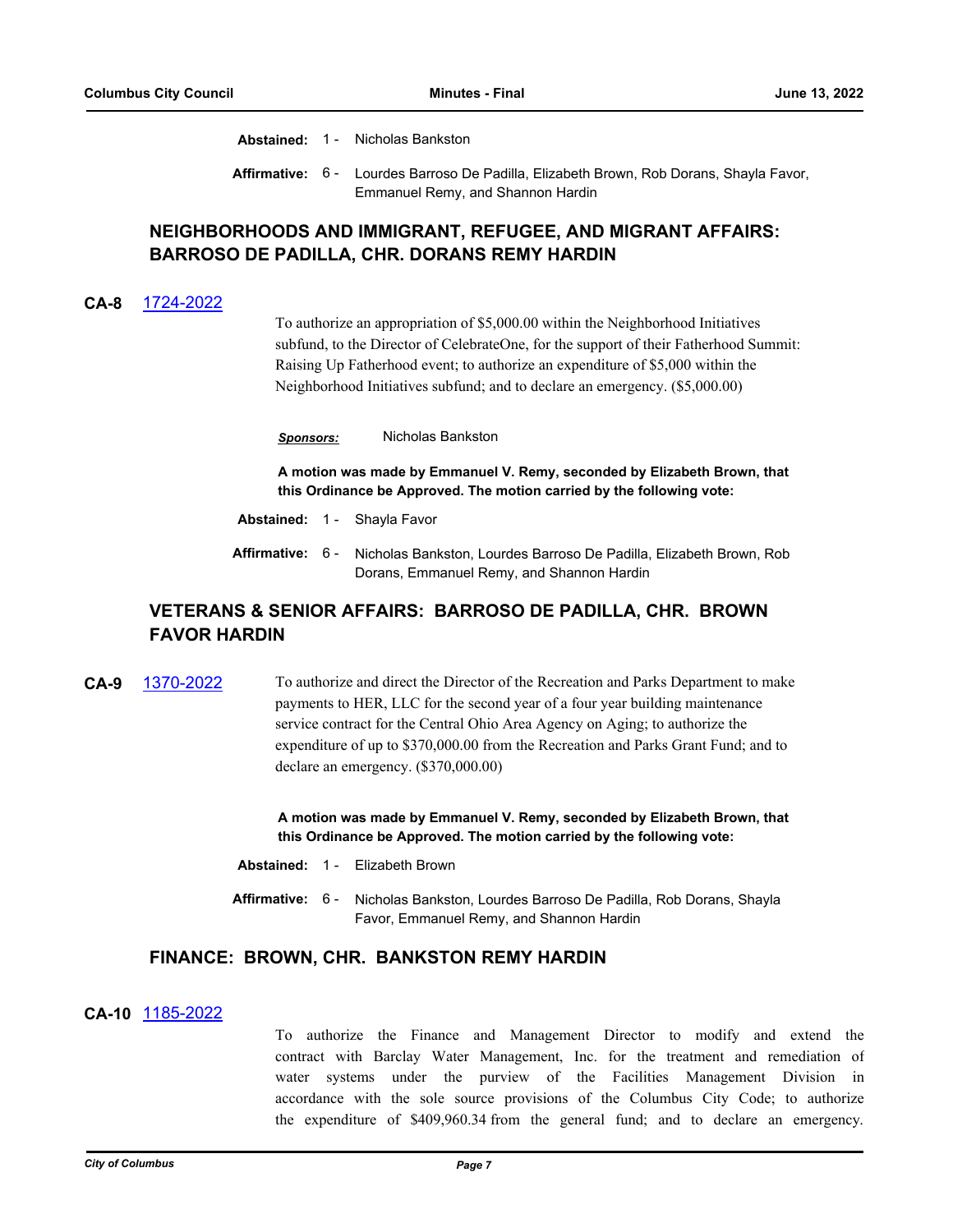### (\$409,960.34)

#### **This item was approved on the Consent Agenda.**

**CA-11** [1441-2022](http://columbus.legistar.com/gateway.aspx?m=l&id=/matter.aspx?key=122958) To authorize the Director of Finance and Management to modify and extend a contract on behalf of the Office of Construction Management with Energility, LLC, for additional professional services related to energy efficiency and energy management projects; and to authorize the expenditure of \$40,000.00 from the general fund. (\$40,000.00)

#### **This item was approved on the Consent Agenda.**

#### **CA-12** [1456-2022](http://columbus.legistar.com/gateway.aspx?m=l&id=/matter.aspx?key=122973)

To authorize the Finance and Management Director to enter into a Universal Term Contract for the option to purchase Aftermarket Fire Equipment Parts with Johnson's Fire Equipment Company dba Johnson's Emergency Vehicle Solutions; and to authorize the expenditure of \$1.00 from General Budget Reservation BRPO002025. (\$1.00).

#### **This item was approved on the Consent Agenda.**

### **CA-13** [1578-2022](http://columbus.legistar.com/gateway.aspx?m=l&id=/matter.aspx?key=123096)

To establish a new authorized strength ordinance for various divisions in the City of Columbus; to repeal ordinance 0788-2022; and to declare an emergency.

#### **A motion was made by Emmanuel V. Remy, seconded by Elizabeth Brown, that this Ordinance be Approved. The motion carried by the following vote:**

#### **Abstained:** 1 - Elizabeth Brown

Affirmative: 6 - Nicholas Bankston, Lourdes Barroso De Padilla, Rob Dorans, Shayla Favor, Emmanuel Remy, and Shannon Hardin

#### **CA-14** [1581-2022](http://columbus.legistar.com/gateway.aspx?m=l&id=/matter.aspx?key=123099)

To authorize the Finance and Management Director on behalf of the Division of Facilities Management to enter into contract with CSI International, Inc., for the purchase of custodial services for the Fire Training Academy; to authorize the expenditure of \$214,348.91 from the general fund; and to declare an emergency. (\$214,348.91)

#### **This item was approved on the Consent Agenda.**

#### **CA-15** [1608-2022](http://columbus.legistar.com/gateway.aspx?m=l&id=/matter.aspx?key=123128)

To authorize the Finance and Management Director to enter into a contract for the option to purchase Underground Wire and Cable with Loeb Electric Company; to authorize the expenditure of \$1.00 from General Budget Reservation BRPO002025; and to declare an emergency. (\$1.00).

**This item was approved on the Consent Agenda.**

## **RECREATION & PARKS: BROWN, CHR. REMY BANKSTON HARDIN**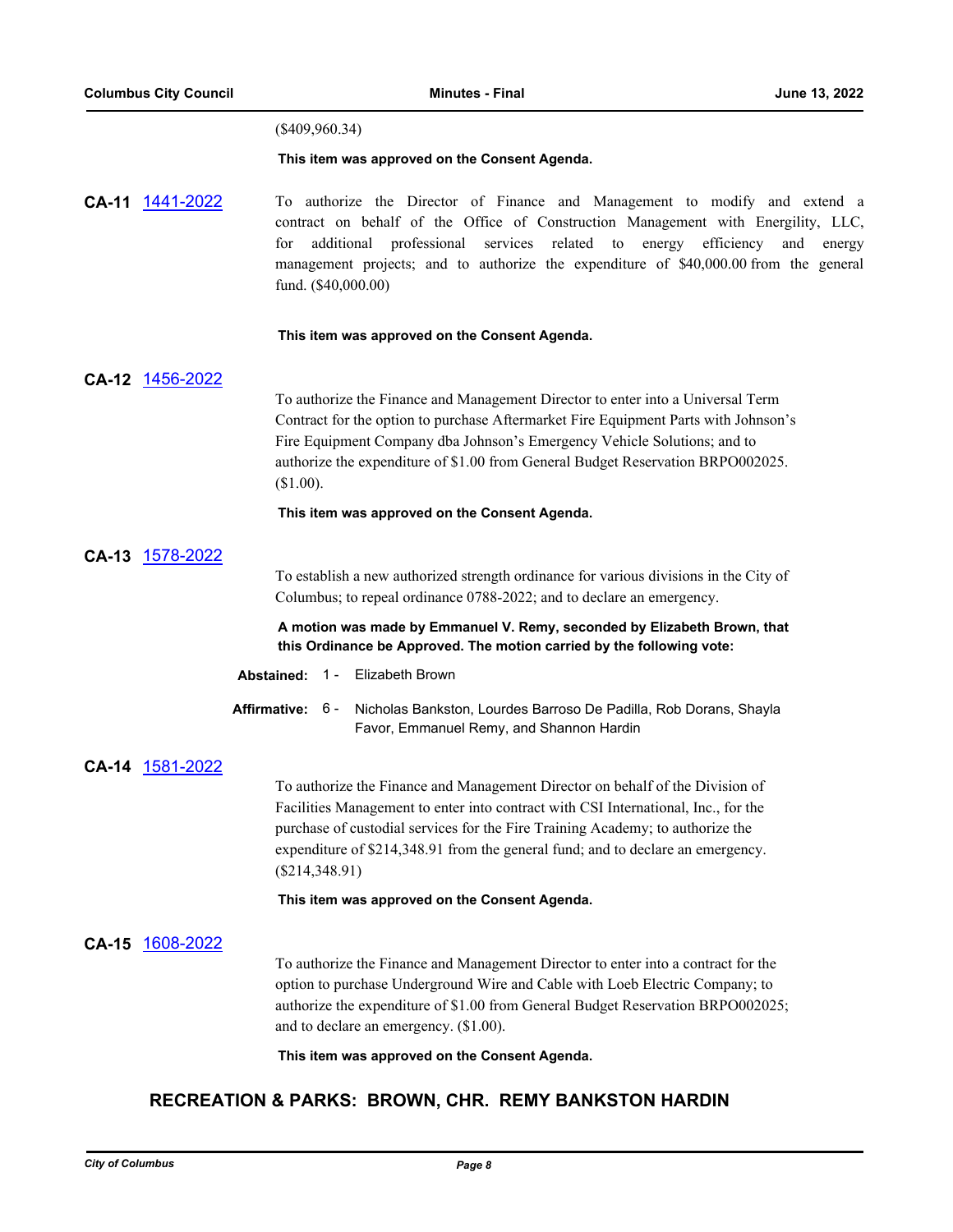| CA-16 1078-2022 |                                                                                                                                                                                                                                                                                                                                                                                                                                                                                           | To authorize the Director of Recreation and Parks to enter into a grant agreement<br>with the Ohio Department of Natural Resources for the Eastmoor Green Line Project<br>and accept a grant in the amount of \$463,730.00 with a minimum local match of<br>\$194,770.00; to authorize the appropriation of \$463,730.00 in the Recreation and<br>Parks Grant Fund 2283; to authorize the amendment of the 2021 Capital<br>Improvements Budget Ordinance; and to authorize the transfer of \$194,770.00 within<br>the Recreation and Parks Voted Bond Fund. (\$658,500.00)                                         |
|-----------------|-------------------------------------------------------------------------------------------------------------------------------------------------------------------------------------------------------------------------------------------------------------------------------------------------------------------------------------------------------------------------------------------------------------------------------------------------------------------------------------------|--------------------------------------------------------------------------------------------------------------------------------------------------------------------------------------------------------------------------------------------------------------------------------------------------------------------------------------------------------------------------------------------------------------------------------------------------------------------------------------------------------------------------------------------------------------------------------------------------------------------|
|                 |                                                                                                                                                                                                                                                                                                                                                                                                                                                                                           | This item was approved on the Consent Agenda.                                                                                                                                                                                                                                                                                                                                                                                                                                                                                                                                                                      |
| CA-17 1081-2022 |                                                                                                                                                                                                                                                                                                                                                                                                                                                                                           | To authorize the Director of the Department of Recreation and Parks to enter into a<br>grant agreement with the Ohio Department of Natural Resources for the Linview<br>Park Project and accept a grant in the amount of \$46,505.00 with a minimum local<br>match of \$139,515.00; to authorize the appropriation of \$46,505.00 in the Recreation<br>and Parks Grant Fund; to authorize the amendment of the 2021 Capital Improvements<br>Budget Ordinance; and to authorize the transfer of \$139,515.00 within the Recreation<br>and Parks Voted Bond Fund. (\$186,020.00)                                     |
|                 |                                                                                                                                                                                                                                                                                                                                                                                                                                                                                           | This item was approved on the Consent Agenda.                                                                                                                                                                                                                                                                                                                                                                                                                                                                                                                                                                      |
| CA-18 1082-2022 | To authorize the Director of Recreation and Parks to modify an existing contract with<br>Burgess and Niple for the Olentangy Trail - Arena District Connector Project; to<br>authorize the transfer of \$126,463.51 within the Recreation and Parks Voted Bond<br>Fund, to authorize the amendment of the 2021 Capital Improvements Budget; to<br>authorize the expenditure of \$126,463.51 from the Recreation and Parks Voted Bond<br>Fund; and to declare an emergency. (\$126,463.51) |                                                                                                                                                                                                                                                                                                                                                                                                                                                                                                                                                                                                                    |
|                 | A motion was made by Emmanuel V. Remy, seconded by Elizabeth Brown, that<br>this Ordinance be Approved. The motion carried by the following vote:                                                                                                                                                                                                                                                                                                                                         |                                                                                                                                                                                                                                                                                                                                                                                                                                                                                                                                                                                                                    |
|                 |                                                                                                                                                                                                                                                                                                                                                                                                                                                                                           | Abstained: 1 - Elizabeth Brown                                                                                                                                                                                                                                                                                                                                                                                                                                                                                                                                                                                     |
|                 | Affirmative: 6 -                                                                                                                                                                                                                                                                                                                                                                                                                                                                          | Nicholas Bankston, Lourdes Barroso De Padilla, Rob Dorans, Shayla<br>Favor, Emmanuel Remy, and Shannon Hardin                                                                                                                                                                                                                                                                                                                                                                                                                                                                                                      |
| CA-19 1333-2022 |                                                                                                                                                                                                                                                                                                                                                                                                                                                                                           | To authorize and direct the City Auditor to establish an auditor's certificate in the<br>amount of \$200,000.00 for various expenditures for labor, materials, and equipment in<br>conjunction with safety, security, and lighting improvements within the Recreation and<br>Parks Department; to authorize the transfer of \$200,000.00 within the Recreation and<br>Parks Voted Bond Fund, to authorize the amendment of the 2021 Capital<br>Improvements Budget; and to authorize the expenditure of \$200,000.00 from the<br>Voted Recreation and Parks Bond Fund; and to declare an emergency. (\$200,000.00) |

## **This item was approved on the Consent Agenda.**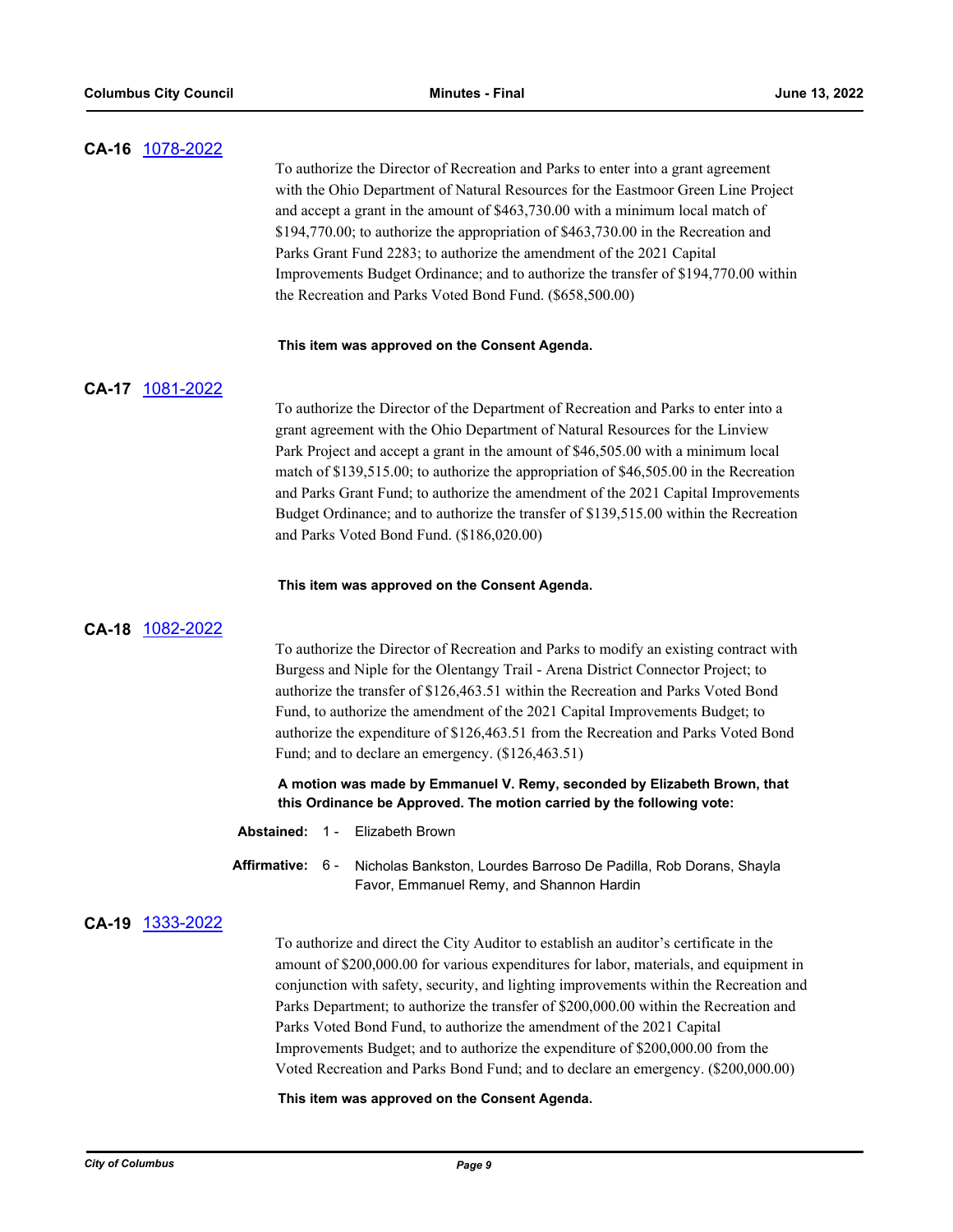#### **CA-20** [1596-2022](http://columbus.legistar.com/gateway.aspx?m=l&id=/matter.aspx?key=123116)

To authorize the Director of Recreation and Parks to enter into contract with Security Risk Management Consultants, LLC (SRMC) to provide professional services that will analyze the Recreation and Parks Department's security related policies, plans, protocols, and standards; to authorize the expenditure of \$88,795.00 from the Recreation and Parks Operating Fund; and to declare an emergency. (\$88,795.00)

**This item was approved on the Consent Agenda.**

## **PUBLIC UTILITIES: DORANS, CHR. BANKSTON REMY HARDIN**

#### **CA-21** [0962-2022](http://columbus.legistar.com/gateway.aspx?m=l&id=/matter.aspx?key=122474)

To authorize the Director of Public Utilities to modify, renew and increase an indefinite quantity contract with Watershed Organic Lawn Care for the Green Infrastructure Inspection and Maintenance Project; and to authorize the expenditure of \$97,500.00 from the Water Operating Fund and \$230,000.00 from the Stormwater Operating Fund. (\$327,500.00)

#### **This item was approved on the Consent Agenda.**

#### **CA-22** [1394-2022](http://columbus.legistar.com/gateway.aspx?m=l&id=/matter.aspx?key=122911)

To authorize the Director of Public Utilities to modify an existing agreement to reflect the new name and vendor information; to renew the same existing agreement with Xylem Vue, Inc. for professional engineering services for the Real Time Control Sewer System Optimization, Part 2 Project; and to authorize an expenditure of up to \$500,000.00 from the Sanitary General Obligation Bond Fund, contingent upon the 2022 bond sale deposit. (\$500,000.00)

#### **This item was approved on the Consent Agenda.**

#### **CA-23** [1459-2022](http://columbus.legistar.com/gateway.aspx?m=l&id=/matter.aspx?key=122976)

To authorize the Director of Public Utilities to modify and extend a service contract with Bermex, Inc. to provide Water Meter Reading Services for the Division of Water; and to authorize the expenditure of \$600,000.00 from the Water Operating Fund. (\$600,000.00)

#### **This item was approved on the Consent Agenda.**

### **CA-24** [1473-2022](http://columbus.legistar.com/gateway.aspx?m=l&id=/matter.aspx?key=122990)

To authorize the Finance and Management Director to associate all General Budget Reservations resulting from this ordinance with the appropriate Universal Term Contract Purchase Agreement for the purchase of Cisco switches and associated hardware for the Division of Sewerage and Drainage, Southerly Wastewater Treatment Plant and to authorize the expenditure of \$189,006.00 from the Sewerage Operating Fund. (\$189,006.00)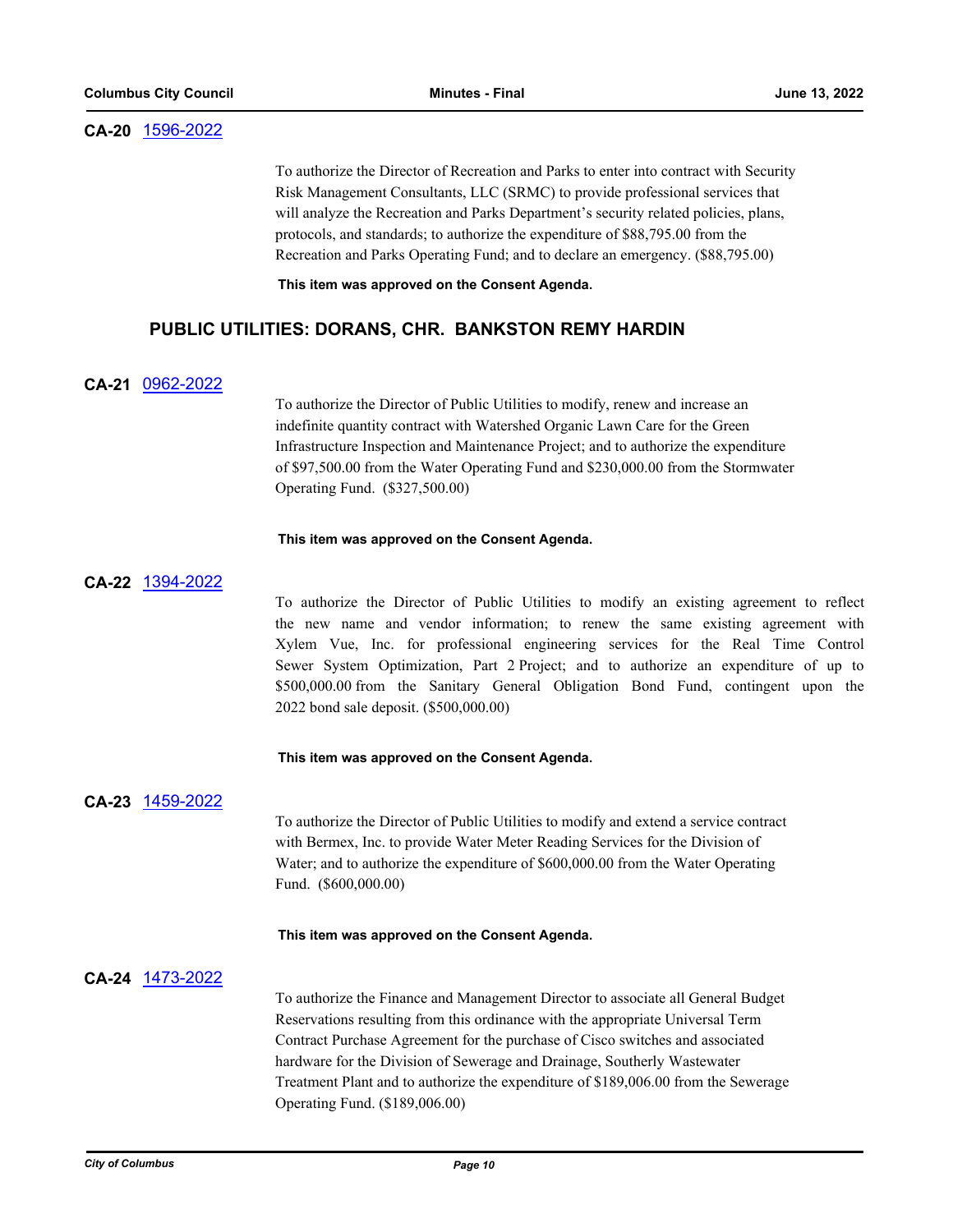#### **This item was approved on the Consent Agenda.**

#### **CA-25** [1507-2022](http://columbus.legistar.com/gateway.aspx?m=l&id=/matter.aspx?key=123025)

To authorize the Director of Public Utilities to renew the contract with Synagro Central, LLC to provide liquid land application of biosolids with regional storage services for the Division of Sewerage and Drainage, and to authorize the expenditure of \$800,000.00 from the Sewer Operating Sanitary Fund. (\$800,000.00)

#### **This item was approved on the Consent Agenda.**

## **HOUSING: FAVOR, CHR. BANKSTON BROWN HARDIN**

**CA-26** [0318-2022](http://columbus.legistar.com/gateway.aspx?m=l&id=/matter.aspx?key=121830) To authorize the Director of the Department of Development to execute any and all necessary agreements and deeds for conveyance of title of eight parcels of real property (1490 Genessee Ave., 1280 Genessee Ave, 1276 Genessee Ave., 1276 Genessee Ave., 1362 Aberdeen Ave, 1262 Genessee Ave., 1288 Genessee Ave., and 1251 Minnesota Ave.) held in the Land Bank pursuant to the Land Reutilization Program.

**This item was approved on the Consent Agenda.**

**CA-27** [0444-2022](http://columbus.legistar.com/gateway.aspx?m=l&id=/matter.aspx?key=121956) To authorize the Director of the Department of Development to execute any and all necessary agreements and deeds for conveyance of title of one parcel of real property (0000 Hosack St.) held in the Land Bank pursuant to the Land Reutilization Program.

#### **This item was approved on the Consent Agenda.**

**CA-28** [0446-2022](http://columbus.legistar.com/gateway.aspx?m=l&id=/matter.aspx?key=121958) To authorize the Director of the Department of Development to execute any and all necessary agreements and deeds for conveyance of title of one parcel of real property (1034 E 15th Ave.) held in the Land Bank pursuant to the Land Reutilization Program.

**This item was approved on the Consent Agenda.**

## **CRIMINAL JUSTICE & JUDICIARY: FAVOR, CHR. DORANS BARROSO DE PADILLA HARDIN**

#### **CA-29** [1616-2022](http://columbus.legistar.com/gateway.aspx?m=l&id=/matter.aspx?key=123136)

To authorize the Administrative and Presiding Judge of the Franklin County Municipal Court to enter into the first year of a contract with Behavioral Science Specialists, LLC, for the provision of competency evaluations and examinations of defendants; to authorize the expenditure of up to an amount not to exceed \$220,000.00 from the general fund; and to declare an emergency. (\$220,000.00)

#### **This item was approved on the Consent Agenda.**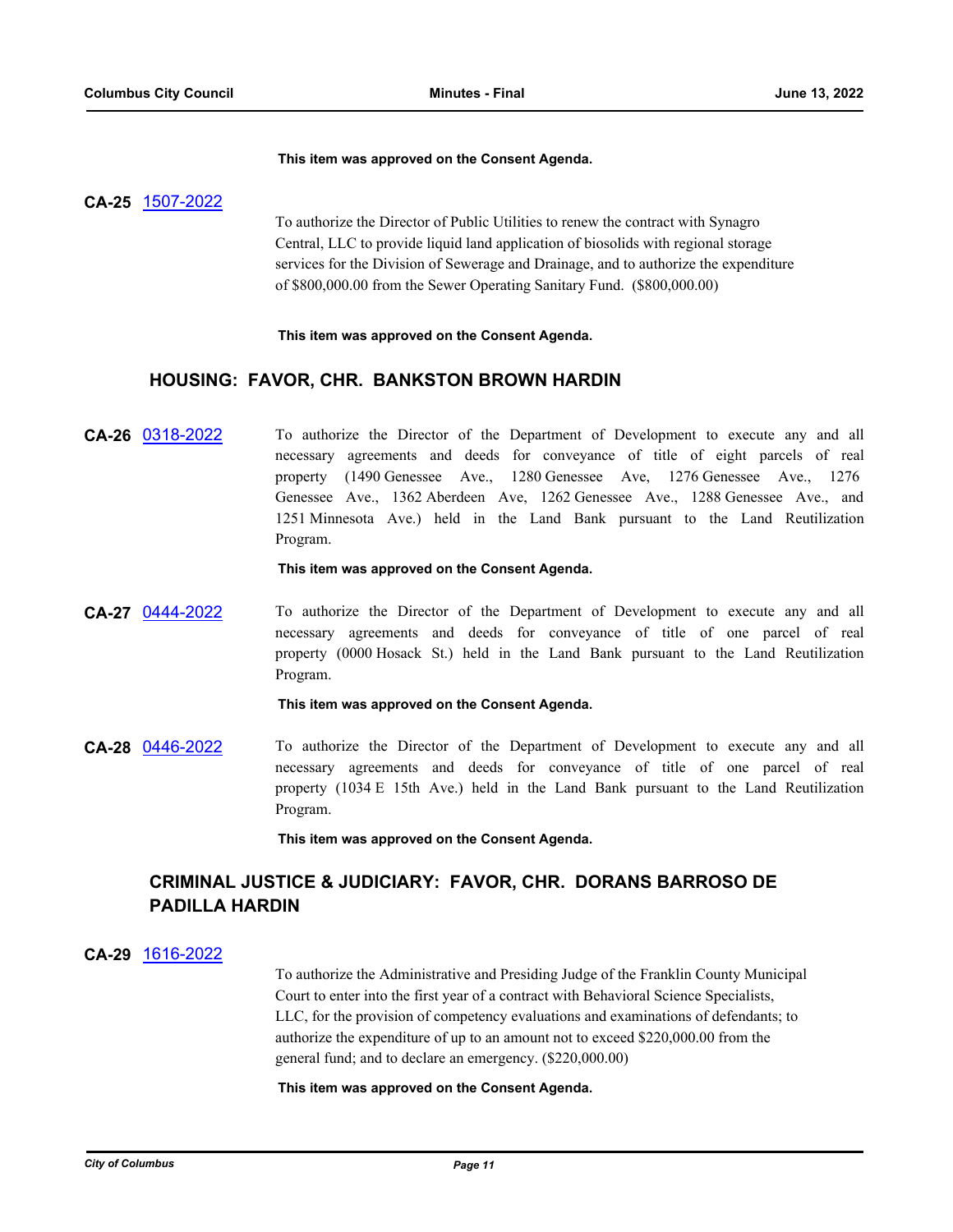## **HEALTH & HUMAN SERVICES: FAVOR, CHR. BARROSO DE PADILLA BROWN HARDIN**

#### **CA-30** [1537-2022](http://columbus.legistar.com/gateway.aspx?m=l&id=/matter.aspx?key=123055)

To authorize and direct the Board of Health to accept a Get Vaccinated Ohio Grant from the Ohio Department of Health; to authorize the appropriation of \$372,487.00 in grant money from the unappropriated balance of the Health Department Grants Fund; and to declare an emergency. (\$372,487.00)

#### **This item was approved on the Consent Agenda.**

**CA-31** [1542-2022](http://columbus.legistar.com/gateway.aspx?m=l&id=/matter.aspx?key=123060) To authorize the Director of Development to modify a subaward agreement with Columbus Literacy Council in an amount up to \$600,000.00 to continue to provide rental and utility assistance using federal Emergency Rental Assistance 2 funds; to modify the terms and conditions of the Subaward agreement without seeking additional Council Approval in order to align with the most current version of the laws, regulations, and guidance to authorize an expenditure of up to \$600,000.00 of Emergency Rental Assistance 2 funds; and to declare an emergency (\$600,000.00)

#### **This item was approved on the Consent Agenda.**

**CA-32** [1544-2022](http://columbus.legistar.com/gateway.aspx?m=l&id=/matter.aspx?key=123062) To authorize the Director of Development to modify a subaward agreement with Somali Community Link, Inc. in an amount up to \$800,000.00 to continue to provide rental and utility assistance using federal Emergency Rental Assistance 2 funds; to modify the terms and conditions of the Subaward agreement without seeking additional Council Approval in order to align with the most current version of the laws, regulations, and guidance; to authorize an expenditure of up to \$800,000.00 of Emergency Rental Assistance 2 funds; and to declare an emergency (\$800,000.00)

#### **This item was approved on the Consent Agenda.**

### **CA-33** [1546-2022](http://columbus.legistar.com/gateway.aspx?m=l&id=/matter.aspx?key=123064)

To authorize the Director of Development to modify a subaward agreement with Neighborhood Services Inc. in an amount up to \$500,000.00 to continue to provide rental and utility assistance using federal Emergency Rental Assistance 2 funds; to modify the terms and conditions of the Subaward agreement without seeking additional Council Approval in order to align with the most current version of the laws, regulations, and guidance; to authorize an expenditure of up to \$500,000.00 of Emergency Rental Assistance 2 funds; and to declare an emergency (\$500,000.00)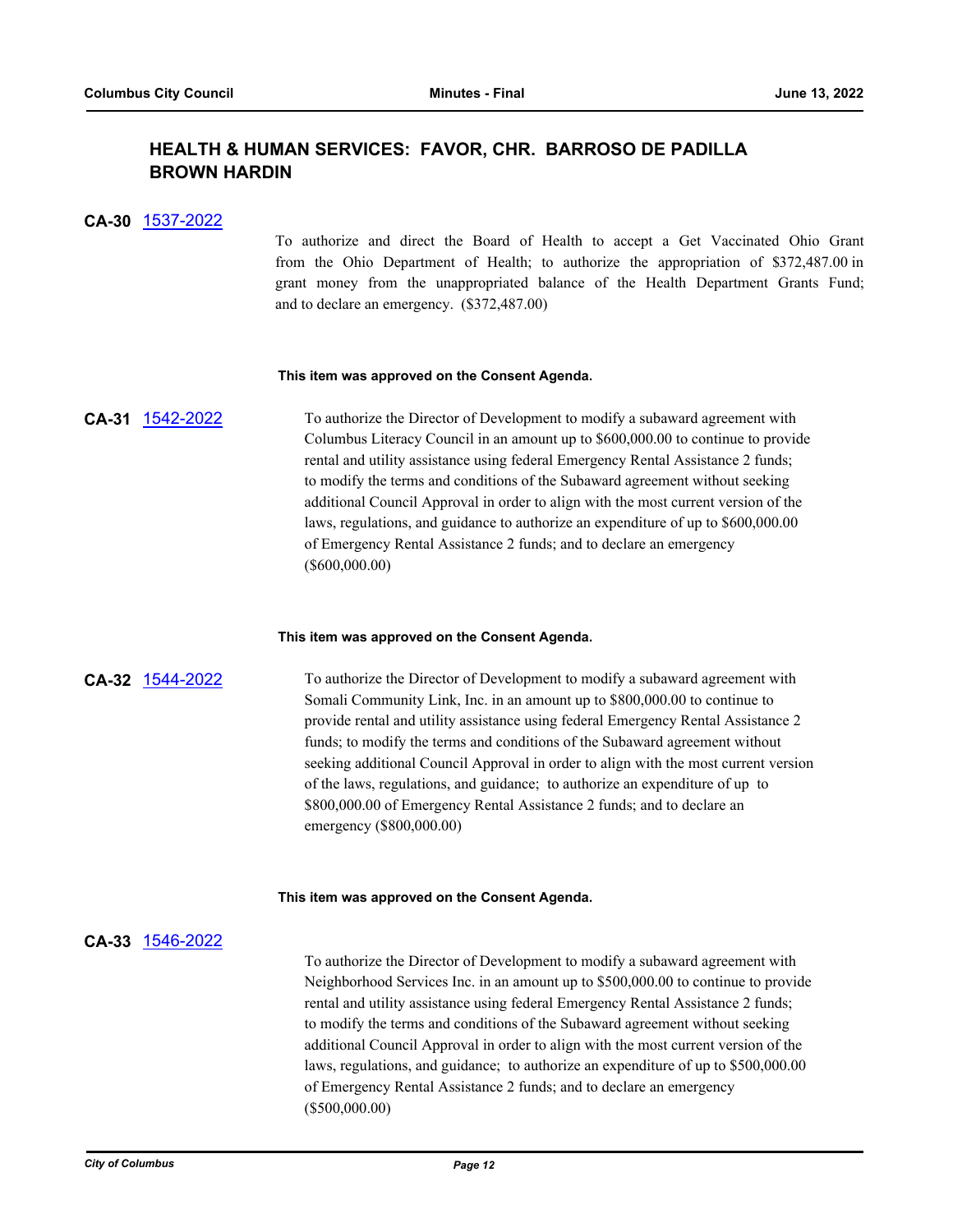#### **This item was approved on the Consent Agenda.**

**CA-34** [1547-2022](http://columbus.legistar.com/gateway.aspx?m=l&id=/matter.aspx?key=123065) To authorize the Director of Development to modify a subaward agreement with Physicians CareConnection in an amount up to \$500,000.00 to continue to provide rental and utility assistance using federal Emergency Rental Assistance 2 funds; to modify the terms and conditions of the Subaward agreement without seeking additional Council Approval in order to align with the most current version of the laws, regulations, and guidance; to authorize an expenditure of up to \$500,000.00 of Emergency Rental Assistance 2 funds; and to declare an emergency (\$500,000.00)

#### **This item was approved on the Consent Agenda.**

## **CA-35** [1548-2022](http://columbus.legistar.com/gateway.aspx?m=l&id=/matter.aspx?key=123066) To authorize the Director of Development to modify a subaward agreement with Our Helpers in an amount up to \$500,000.00 to continue to provide rental and utility assistance using federal Emergency Rental Assistance 2 funds; to modify the terms and conditions of the Subaward agreement without seeking additional Council Approval in order to align with the most current version of the laws, regulations, and guidance; to authorize an expenditure of up to \$500,000.00 of Emergency Rental Assistance 2 funds; and to declare an emergency (\$500,000.00)

#### **This item was approved on the Consent Agenda.**

**CA-36** [1551-2022](http://columbus.legistar.com/gateway.aspx?m=l&id=/matter.aspx?key=123069) To authorize the Director of Development to enter into a subaward agreement with Columbus Urban League in an amount up to \$500,000.00 to provide rental and utility assistance (as defined by U.S. Treasury) to qualifying residents of the local community to ensure housing stability; to authorize the Director of Development to modify the terms and conditions of the subaward agreement as needed without seeking further City Council approval; to authorize payment of expenses starting January 1, 2021; to authorize the expenditure of up to \$500,000.00 from the Emergency Rental Assistance 2 Funds; and to declare an emergency (\$500,000.00)

#### **A motion was made by Emmanuel V. Remy, seconded by Elizabeth Brown, that this Ordinance be Approved. The motion carried by the following vote:**

- **Abstained:** 1 Shayla Favor
- **Affirmative:** Nicholas Bankston, Lourdes Barroso De Padilla, Elizabeth Brown, Rob Dorans, Emmanuel Remy, and Shannon Hardin Affirmative: 6-

#### **CA-37** [1552-2022](http://columbus.legistar.com/gateway.aspx?m=l&id=/matter.aspx?key=123070)

To authorize the Director of the Department of Development to modify a subaward agreement with YMCA of Central Ohio in an amount up to \$500,000.00 to continue to provide rental and utility assistance using federal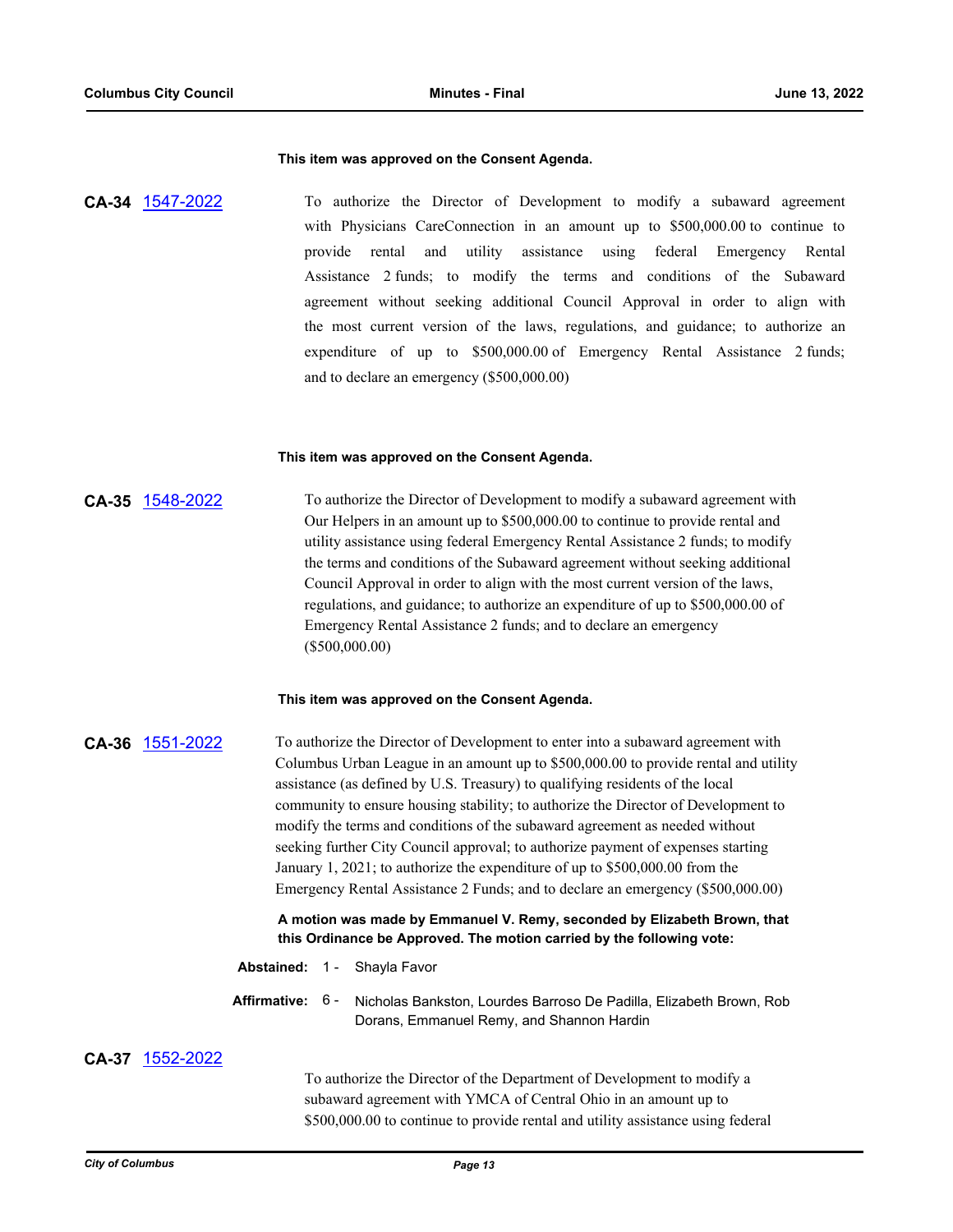Emergency Rental Assistance 2 funds; to modify the terms and conditions of the Subaward agreement without seeking additional Council Approval in order to align with the most current version of the laws, regulations, and guidance; to authorize an expenditure of up to \$500,000.00 of Emergency Rental Assistance 2 funds; and to declare an emergency (\$500,000.00)

**A motion was made by Emmanuel V. Remy, seconded by Elizabeth Brown, that this Ordinance be Approved. The motion carried by the following vote:**

**Abstained:** 1 - Elizabeth Brown

Affirmative: 6 - Nicholas Bankston, Lourdes Barroso De Padilla, Rob Dorans, Shayla Favor, Emmanuel Remy, and Shannon Hardin

**CA-38** [1553-2022](http://columbus.legistar.com/gateway.aspx?m=l&id=/matter.aspx?key=123071) To authorize the Director of Development to enter into a subaward agreement with Columbus Housing Partnership dba Homeport in an amount up to \$600,000.00 to provide rental and utility assistance (as defined by U.S. Treasury) to qualifying residents of the local community to ensure housing stability; to authorize the Director of Development to modify the terms and conditions of the subaward agreement as needed without seeking further City Council approval; to authorize payment of expenses starting January 1, 2021; to authorize the expenditure of up to \$600,000.00 from the Emergency Rental Assistance 2 Funds; and to declare an emergency (\$600,000.00)

#### **This item was approved on the Consent Agenda.**

**CA-39** [1560-2022](http://columbus.legistar.com/gateway.aspx?m=l&id=/matter.aspx?key=123078) To authorize the Director of the Department of Development to enter into a subaward agreement with Jewish Family Services in an amount up to \$650,000.00 to provide rental and utility assistance (as defined by U.S. Treasury) to qualifying residents of the local community to ensure housing stability; to authorize the Director of Development to modify the terms and conditions of the subaward grant agreement as needed without seeking further City Council approval; to authorize payment of expenses starting January 1, 2021; to authorize the expenditure of up to \$650,000.00 from the Emergency Rental Assistance 2 Funds; and to declare an emergency (\$650,000.00)

**This item was approved on the Consent Agenda.**

#### **CA-40** [1567-2022](http://columbus.legistar.com/gateway.aspx?m=l&id=/matter.aspx?key=123085)

To authorize and direct the Board of Health to accept a grant from the Ohio Department of Health for the COVID-19 Enhanced Operations Subgrant Program in the amount of \$989,736.00; to authorize the appropriation of \$989,736.00 to the Health Department in the Health Department Grants Fund; and to declare an emergency. (\$989,736.00)

#### **This item was approved on the Consent Agenda.**

**CA-41** [1569-2022](http://columbus.legistar.com/gateway.aspx?m=l&id=/matter.aspx?key=123087) To authorize the Director of the Department of Development to enter into a subaward agreement with Community Mediation Services in an amount up to \$300,000.00 to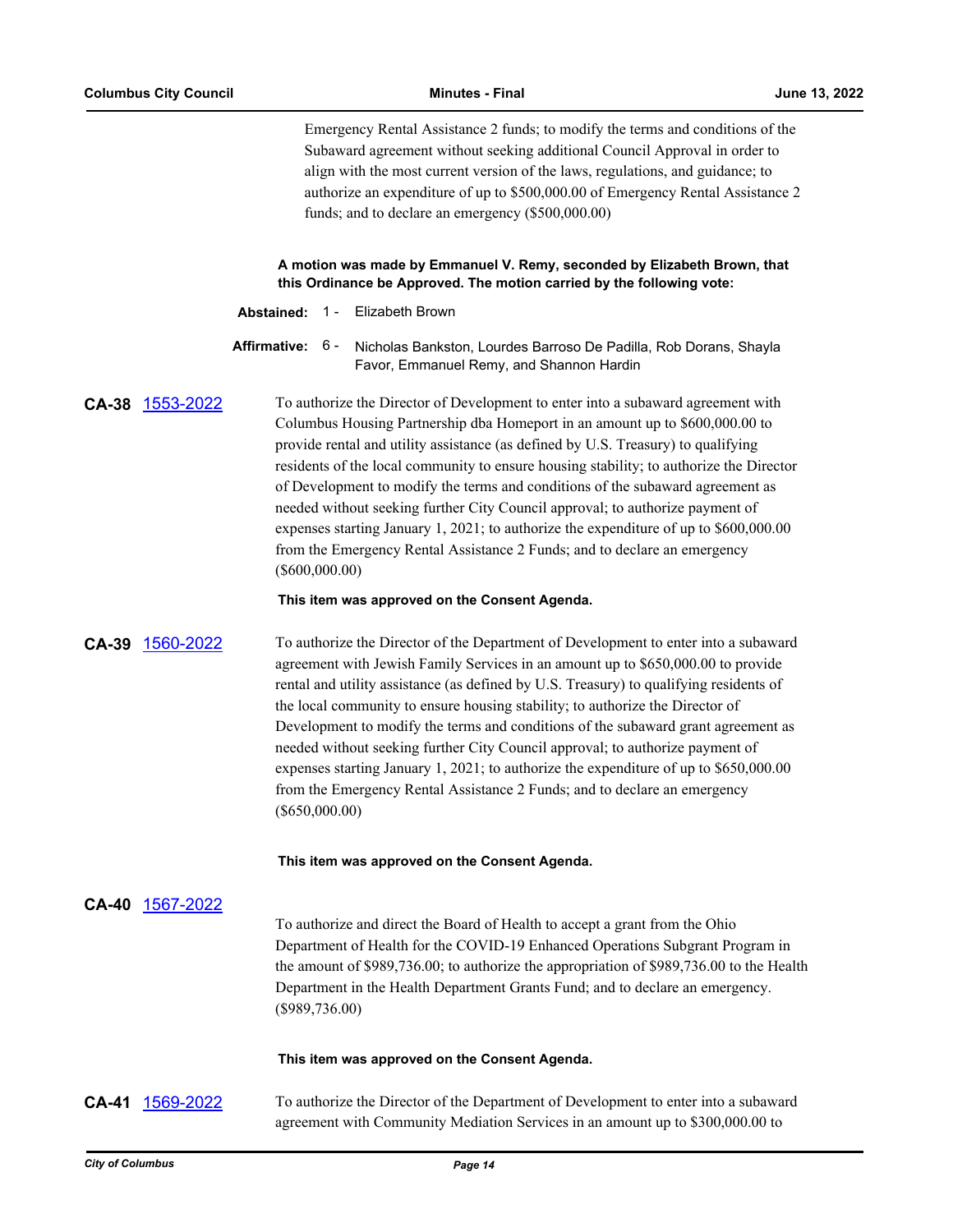provide housing stability services (as defined by U.S. Treasury) to qualifying residents of the local community to ensure housing stability; to authorize the Director of Development to modify the terms and conditions of the subaward agreement as needed without seeking further City Council approval; to authorize payment of expenses starting January 1, 2021; to authorize the expenditure of up to \$300,000.00 from the Emergency Rental Assistance 2 Funds; and to declare an emergency (\$300,000.00)

#### **This item was approved on the Consent Agenda.**

## **CA-42** [1585-2022](http://columbus.legistar.com/gateway.aspx?m=l&id=/matter.aspx?key=123105)

To authorize and direct the Board of Health to accept grant funds from the Ohio Department of Health and Centers for Disease Control for the FY23 Tobacco Use Prevention and Cessation Grant Program in the amount of \$132,000.00; to authorize the appropriation of \$132,000.00 and any additional funds from the unappropriated balance of the Health Department Grants Fund; to authorize the City Auditor to transfer appropriations between object classes for the FY23 Tobacco Use Prevention and Cessation Grant Program; and to declare an emergency.

#### **This item was approved on the Consent Agenda.**

### **CA-43** [1623-2022](http://columbus.legistar.com/gateway.aspx?m=l&id=/matter.aspx?key=123143)

To authorize and direct the Board of Health to accept a grant from the Ohio Environmental Protection Agency in the amount of \$150,000.00 for the 2022 WPCLF program; to authorize the appropriation of \$150,000.00 and any additional funds from the unappropriated balance of the Health Department Grants Fund; to authorize the City Auditor to transfer appropriations between object classes for the 2022 WPCLF program; and to declare an emergency. (\$150,000.00)

#### **This item was approved on the Consent Agenda.**

**CA-44** [1628-2022](http://columbus.legistar.com/gateway.aspx?m=l&id=/matter.aspx?key=123148) To authorize and direct the City Auditor to transfer \$230,000.00 within the Enhanced Operations grant fund for personnel for COVID operations; and to declare an emergency. (\$230,000.00)

#### **This item was approved on the Consent Agenda.**

## **CA-45** [1655-2022](http://columbus.legistar.com/gateway.aspx?m=l&id=/matter.aspx?key=123175) To authorize the Director of the Department of Development to modify a Subaward agreement with Catholic Social Services in an amount up to \$184,700.00 to continue to provide rental and utility assistance using federal Emergency Rental Assistance 2 funds; to modify the terms and conditions of the Subaward agreement without seeking additional Council Approval in order to align with the most current version of the laws, regulations, and guidance; to authorize an expenditure of up to \$184,700.00 of Emergency Rental Assistance 2 funds; and to declare an emergency (\$184,700.00)

#### **This item was approved on the Consent Agenda.**

**CA-46** [1658-2022](http://columbus.legistar.com/gateway.aspx?m=l&id=/matter.aspx?key=123178) To authorize the Director of the Department of Development to enter into a subaward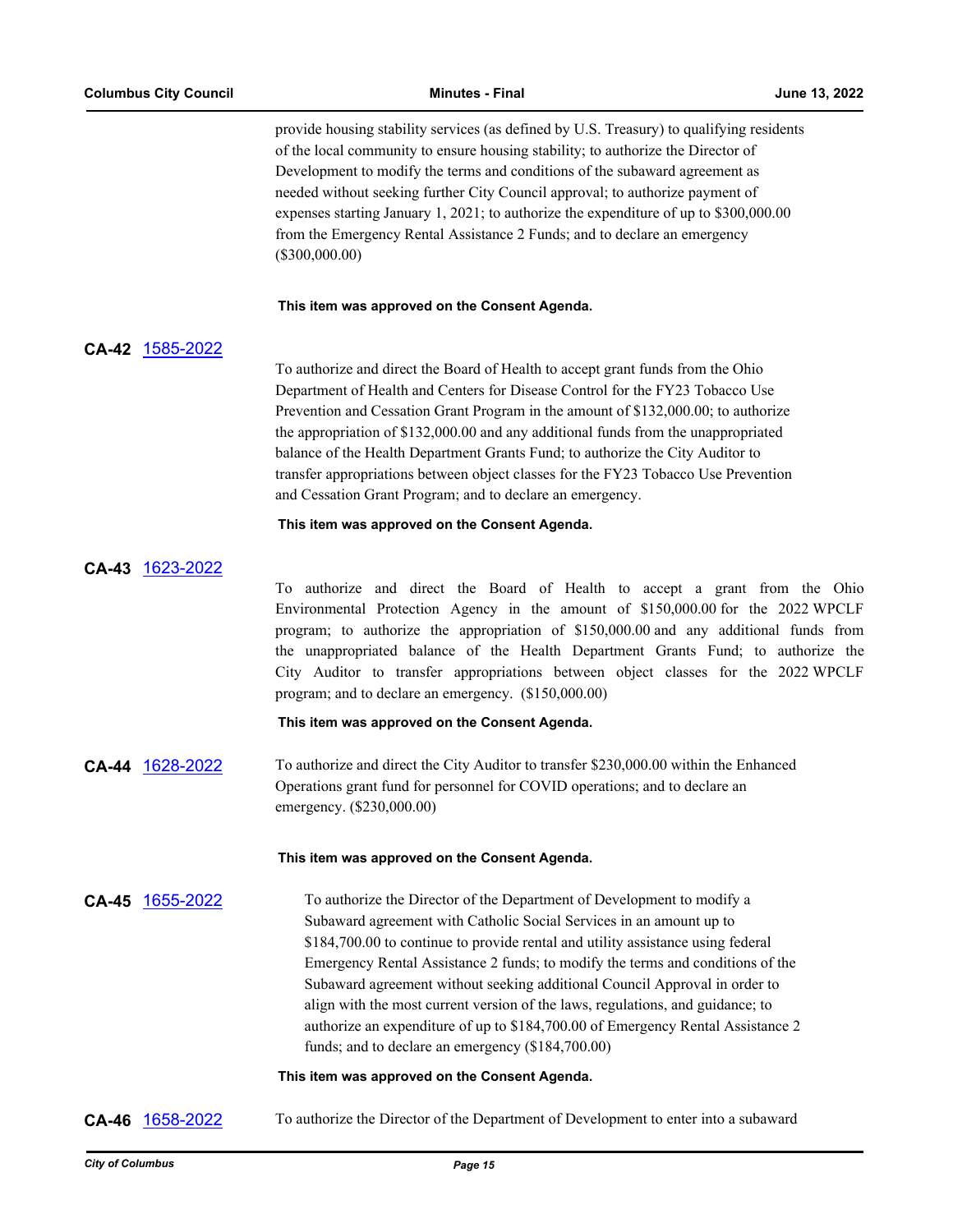agreement with The Healing Empowering Loving Preparing (HELP) Center in an amount up to \$20,000.00 to provide housing stability services (as defined by U. S. Treasury) to qualifying residents of the local community to ensure housing stability; to authorize the Director of Development to modify the terms and conditions of the subaward agreement as needed without seeking further City Council approval; to authorize payment of expenses starting January 1, 2021; to authorize the expenditure of up to \$20,000.00 from the Emergency Rental Assistance 2 Funds; and to declare an emergency (\$20,000.00)

**This item was approved on the Consent Agenda.**

## **PUBLIC SAFETY: REMY, CHR. BARROSO DE PADILLA DORANS HARDIN**

## **CA-47** [1461-2022](http://columbus.legistar.com/gateway.aspx?m=l&id=/matter.aspx?key=122978)

To authorize the Finance and Management Director to enter into four (4) Universal Term Contracts for the option to purchase Miscellaneous Medical Supplies with Bound Tree Medical LLC, Henry Schein Inc., Life-Assist, Inc.; and AlphaProMed LLC; to authorize the expenditure of \$4.00 from General Budget Reservation BRPO002025; and to declare an emergency. (\$4.00).

#### **This item was approved on the Consent Agenda.**

**CA-48** [1490-2022](http://columbus.legistar.com/gateway.aspx?m=l&id=/matter.aspx?key=123008) To amend the 2021 Capital Improvements Budget; to authorize the City Auditor to transfer funds between Projects within Public Safety's Capital Improvement Funds; to authorize the Director of the Department of Public Safety to enter into contracts for miscellaneous capital improvement renovations for the Divisions of Police and Fire; to authorize the expenditure of \$300,000.00 from the Safety Bond Fund; and to declare an emergency. (\$300,000.00)

#### **This item was approved on the Consent Agenda.**

### **CA-49** [1493-2022](http://columbus.legistar.com/gateway.aspx?m=l&id=/matter.aspx?key=123011)

To authorize and direct the Finance and Management Director to sell to Officer Anthony Rogers, for the sum of \$1.00, a police canine with the registered name of "Ollie" which has no further value to the Division of Police and to waive the provisions of City Code-Sale of City-owned personal property.

#### **This item was approved on the Consent Agenda.**

**CA-50** [1536-2022](http://columbus.legistar.com/gateway.aspx?m=l&id=/matter.aspx?key=123054) To authorize and direct the Director of Public Safety, on behalf of the Division of Support Services, to enter into a contract with Motorola Solutions Inc. for the maintenance and support of the City's 800MHz radio P-25 digital system in accordance with the sole source provisions of the Columbus City Codes; to authorize an expenditure of \$990,965.00 from Public Safety's General Fund budget; and to declare an emergency. (\$990,965.00).

#### **This item was approved on the Consent Agenda.**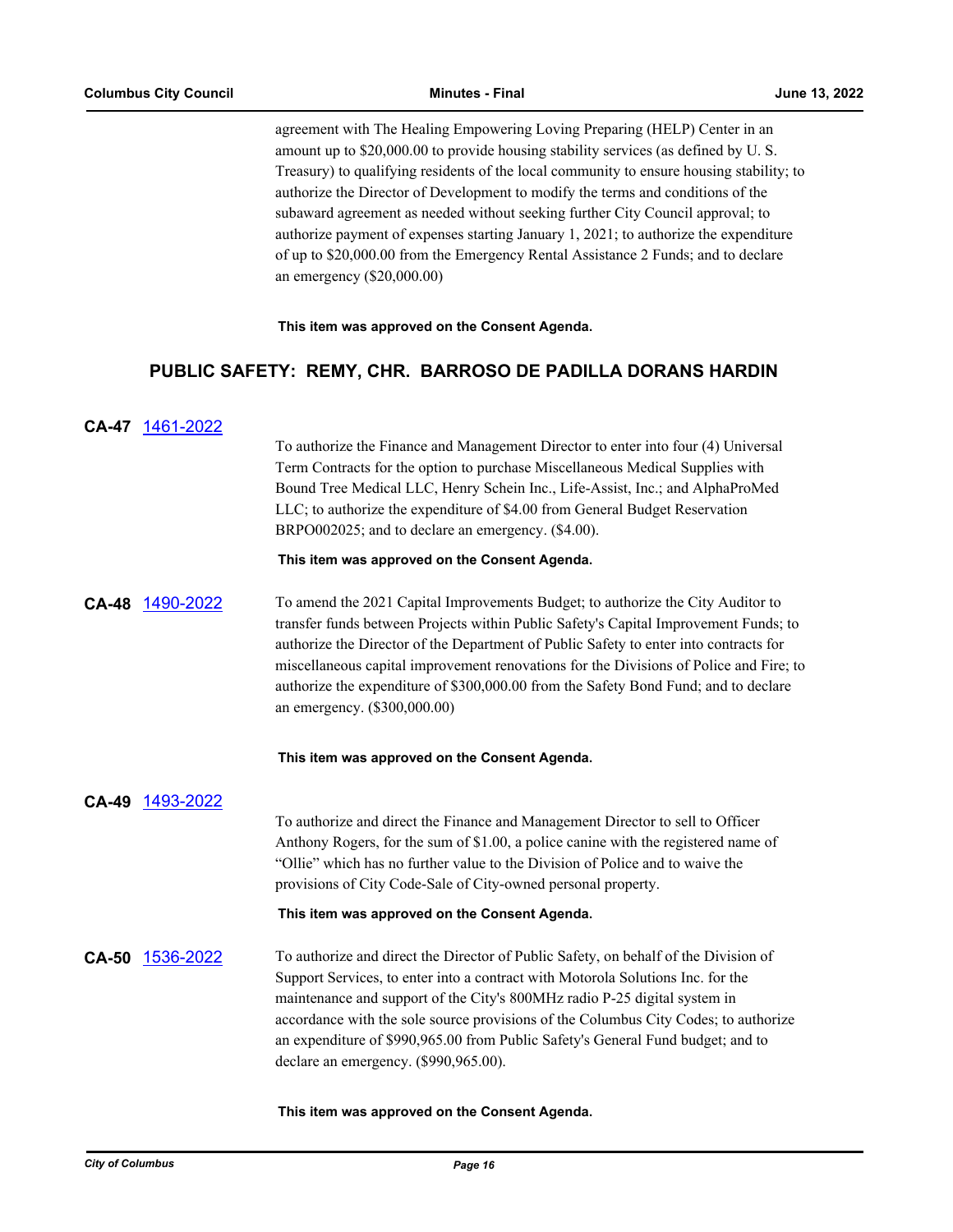**CA-51** [1541-2022](http://columbus.legistar.com/gateway.aspx?m=l&id=/matter.aspx?key=123059) To authorize the City Auditor to process corrections to appropriations and expenses within the Division of Fire's General Government Grant Fund grant project G341901, and COAAA's Grant Fund 2286 grant project G341901; and to declare an emergency.(\$0.00). **A motion was made by Emmanuel V. Remy, seconded by Elizabeth Brown, that this Ordinance be Approved. The motion carried by the following vote:**

**Abstained:** 1 - Elizabeth Brown

Affirmative: 6 - Nicholas Bankston, Lourdes Barroso De Padilla, Rob Dorans, Shayla Favor, Emmanuel Remy, and Shannon Hardin

## **CA-52** [1573-2022](http://columbus.legistar.com/gateway.aspx?m=l&id=/matter.aspx?key=123091) To authorize and direct the Finance and Management Director to associate all General Budget Reservations resulting from this ordinance with the appropriate Universal Term Contract Purchase Agreement(s) for janitorial supplies with Key-4 Cleaning Supplies for the Division of Fire; to authorize the expenditure of \$75,000.00 from the General Fund; and to declare an emergency. (\$75,000.00)

**This item was approved on the Consent Agenda.**

## **ENVIRONMENT: REMY, CHR. BARROSO DE PADILLA FAVOR HARDIN**

**CA-53** [1499-2022](http://columbus.legistar.com/gateway.aspx?m=l&id=/matter.aspx?key=123017) To amend the 2021 Capital Improvement Budget; to authorize the Director of Finance and Management to establish purchase orders and associate relevant purchase agreements with multiple vendors for the purchase of refuse collection containers and parts; to authorize the expenditure of up to \$850,000.00 from the Refuse Bond Fund for the purchase of these containers and parts; to authorize the purchase of more than \$100,000.00 from individual universal term contracts established for the purchase of refuse containers and parts; and to declare an emergency. (\$850,000.00)

#### **This item was approved on the Consent Agenda.**

## **APPOINTMENTS**

### **CA-54** [A0145-2022](http://columbus.legistar.com/gateway.aspx?m=l&id=/matter.aspx?key=123040)

Appointment of Raja Sundararajan, Senior Vice President, American Electric Power, to serve on the Central Ohio Regional Transit Authority Board of Trustees, replacing Julie Sloat, with a term expiration date of March 31, 2023 (resume attached).

**A motion was made by Emmanuel V. Remy, seconded by Elizabeth Brown, that this Appointment be Read and Approved. The motion carried by the following vote:**

|  | <b>Abstained: 1 - Nicholas Bankston</b>                                                                                      |
|--|------------------------------------------------------------------------------------------------------------------------------|
|  | Affirmative: 6 - Lourdes Barroso De Padilla, Elizabeth Brown, Rob Dorans, Shayla Favor,<br>Emmanuel Remy, and Shannon Hardin |

### **CA-55** [A0146-2022](http://columbus.legistar.com/gateway.aspx?m=l&id=/matter.aspx?key=123042)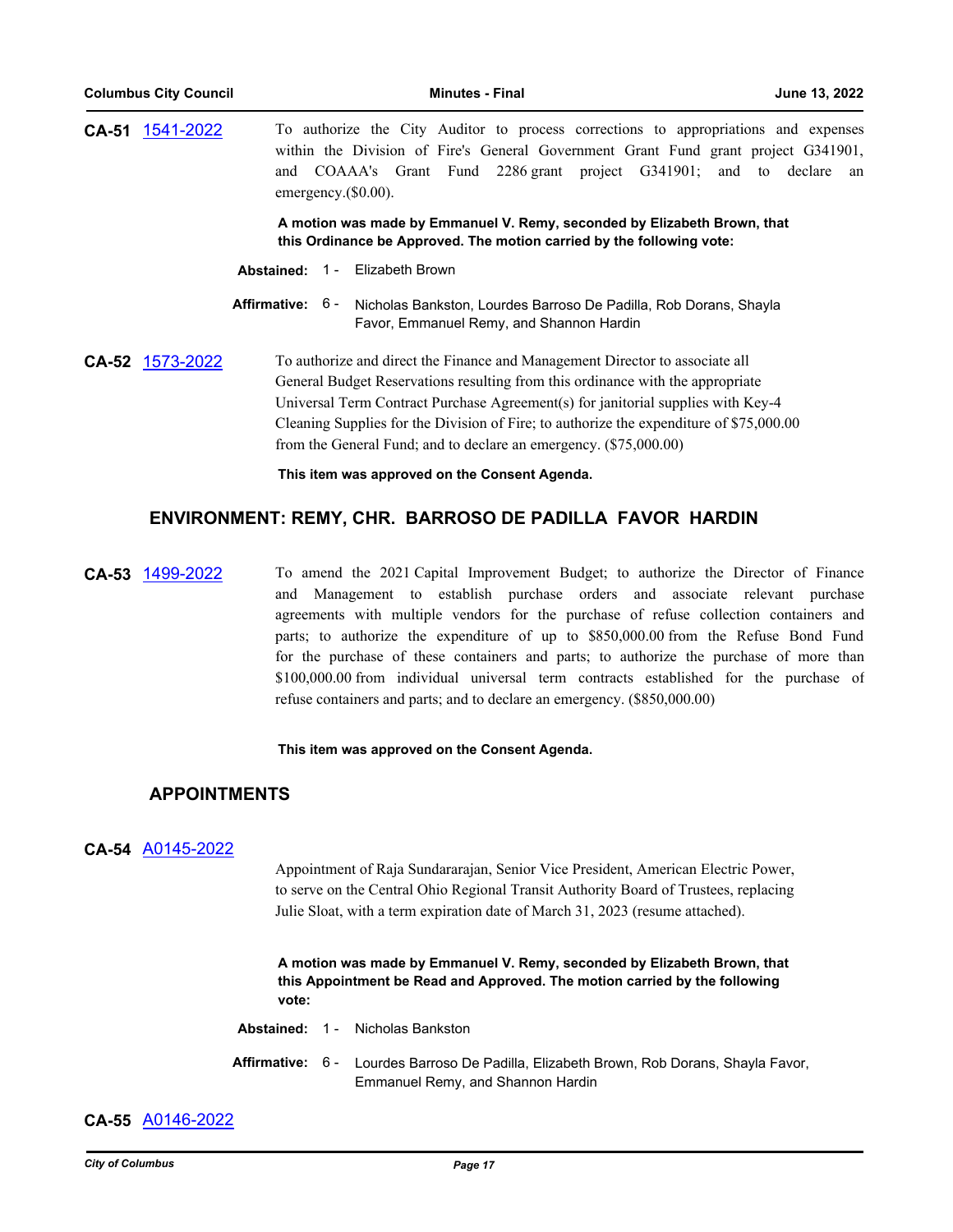Appointment of Kumi Walker, Board Member, Olive, to serve on the Central Ohio Transit Authority (COTA) Board of Trustees, replacing Amy Schmittauer Landino, with a new term expiration date of April 1, 2025 (profile attached).

**This item was approved on the Consent Agenda.**

## **CA-56** [A0147-2022](http://columbus.legistar.com/gateway.aspx?m=l&id=/matter.aspx?key=123050)

Appointment of Michael LeMay, 45 East Arcadia, Columbus OH 43202, to serve on the University Area Commission replacing Jenny Bell with a new term expiration date of January 18, 2023. (resume attached).

**This item was approved on the Consent Agenda.**

## **Approval of the Consent Agenda**

**A motion was made by Emmanuel V. Remy, seconded by Elizabeth Brown, including all the preceding items marked as having been approved on the Consent Agenda. The motion carried by the following vote**

**Affirmative:** Nicholas Bankston, Lourdes Barroso De Padilla, Elizabeth Brown, Rob Dorans, Shayla Favor, Emmanuel Remy, and Shannon Hardin Affirmative: 7 -

## **SR EMERGENCY, TABLED AND 2ND READING OF 30-DAY LEGISLATION**

## **ECONOMIC DEVELOPMENT: BANKSTON, CHR. REMY DORANS HARDIN**

**SR-1** [1531-2022](http://columbus.legistar.com/gateway.aspx?m=l&id=/matter.aspx?key=123049) To authorize the Department of Development to enter into a grant agreement with US Together Inc. in the amount of \$15,000.00 in support of the Gateways for Growth Project of Central Ohio; to authorize an appropriation and expenditure within the Neighborhood Initiatives subfund; and to declare an emergency. (\$15,000.00)

*Sponsors:* Emmanuel V. Remy

**A motion was made by Nicholas Bankston, seconded by Shayla Favor, that this Ordinance be Approved. The motion carried by the following vote:**

**Affirmative:** Nicholas Bankston, Lourdes Barroso De Padilla, Elizabeth Brown, Rob Dorans, Shayla Favor, Emmanuel Remy, and Shannon Hardin Affirmative: 7 -

## **PUBLIC SERVICE & TRANSPORTATION: BARROSO DE PADILLA, CHR. FAVOR BANKSTON HARDIN**

**SR-2** [1485-2022](http://columbus.legistar.com/gateway.aspx?m=l&id=/matter.aspx?key=123003) To amend the 2021 Capital Improvement Budget; to authorize and direct the City Auditor to appropriate and transfer funds from the Special Income Tax Fund to the Streets and Highways Bond Fund; to authorize the transfer of funds within the Streets and Highways Bond Fund; to appropriate funds within the Streets and Highways Bond Fund; to authorize the Director of Public Service to enter into contract with Shelly & Sands, Inc. for the Resurfacing - 2022 Project 1; to authorize the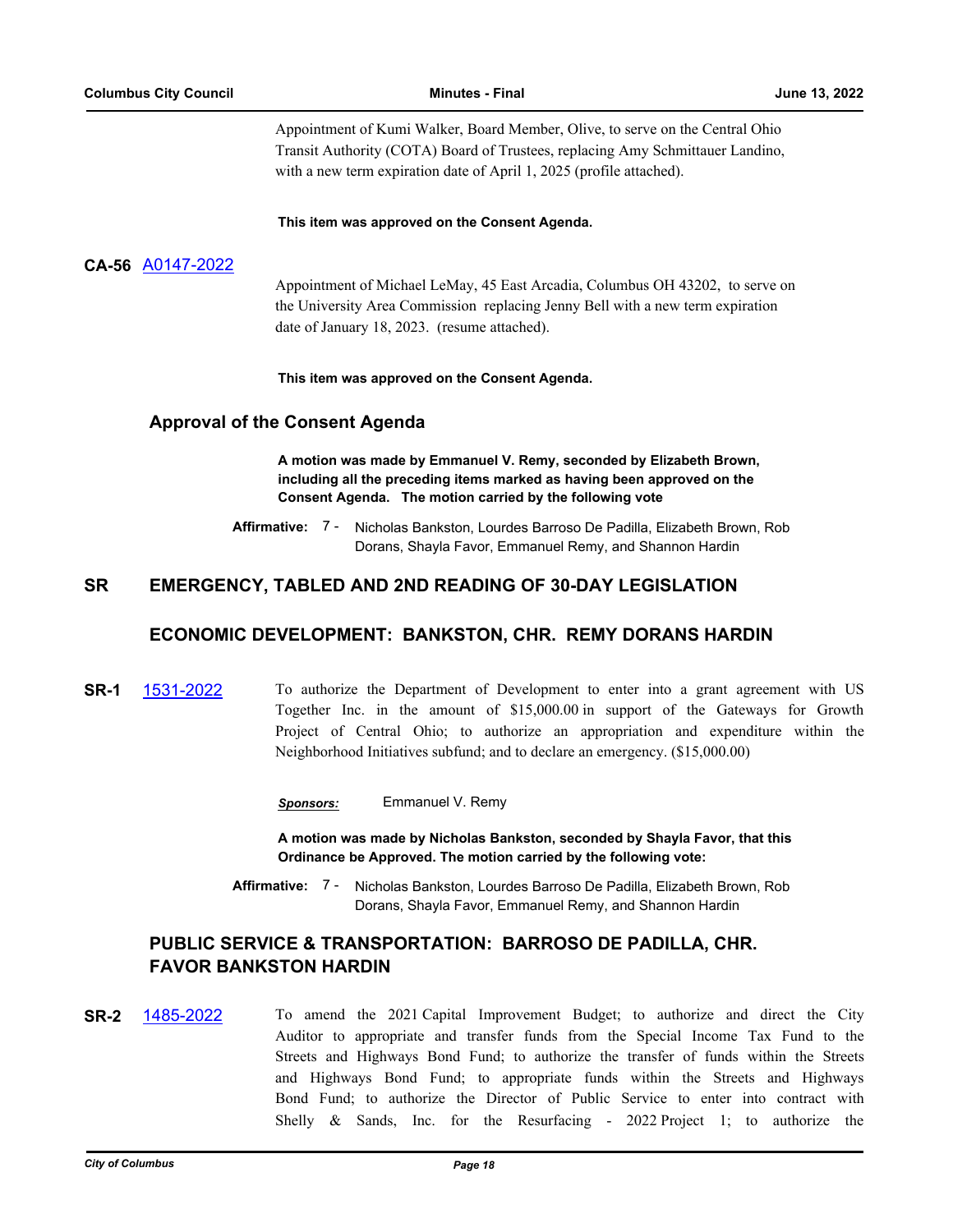expenditure of up to \$14,529,545.59 from the Streets and Highways Bond Fund, and the Street Construction Maintenance and Repair Fund for the project; and to declare an emergency. (\$14,529,545.59)

**A motion was made by Lourdes Barroso De Padilla, seconded by Rob Dorans, that this Ordinance be Approved. The motion carried by the following vote:**

Affirmative: 7 - Nicholas Bankston, Lourdes Barroso De Padilla, Elizabeth Brown, Rob Dorans, Shayla Favor, Emmanuel Remy, and Shannon Hardin

**SR-3** [1494-2022](http://columbus.legistar.com/gateway.aspx?m=l&id=/matter.aspx?key=123012) To appropriate funds within the Federal Transportation Grants Fund and the Transportation Grants Fund; to authorize the Director of Public Service to enter into contract with Shelly & Sands, Inc. for the Arterial Street Rehabilitation - SR161 I-71 to Cleveland Avenue Phase I project; to authorize the expenditure of up to \$4,937,557.82 from the Federal Transportation Grants Fund, the Transportation Grants Fund and the Streets and Highways Bond Fund for the project; to repay any unused grant funds at the end of the grant period; and to declare an emergency. (\$4,937,557.82)

> **A motion was made by Lourdes Barroso De Padilla, seconded by Rob Dorans, that this Ordinance be Approved. The motion carried by the following vote:**

Affirmative: 7 - Nicholas Bankston, Lourdes Barroso De Padilla, Elizabeth Brown, Rob Dorans, Shayla Favor, Emmanuel Remy, and Shannon Hardin

#### *RECESSED AT 6:33 PM*

**A motion was made by Emmanuel V. Remy, seconded by Shayla Favor, to Motion to Recess the Regular Meeting. The motion carried by the following vote:**

Affirmative: 7 - Nicholas Bankston, Lourdes Barroso De Padilla, Elizabeth Brown, Rob Dorans, Shayla Favor, Emmanuel Remy, and Shannon Hardin

#### *RECONVENED AT 6:55 PM*

**A motion was made by Shayla Favor, seconded by Rob Dorans, to Motion to Reconvene the Regular Meeting. The motion carried by the following vote:**

Affirmative: 7 - Nicholas Bankston, Lourdes Barroso De Padilla, Elizabeth Brown, Rob Dorans, Shayla Favor, Emmanuel Remy, and Shannon Hardin

## **NEIGHBORHOODS AND IMMIGRANT, REFUGEE, AND MIGRANT AFFAIRS: BARROSO DE PADILLA, CHR. DORANS REMY HARDIN**

### **LA** [1481-2022](http://columbus.legistar.com/gateway.aspx?m=l&id=/matter.aspx?key=122999)

To authorize the Director of the Department of Neighborhoods to enter into a contract with Reach Communications in an amount up to \$340,000.00 to implement the expansion of the extensive, city-wide community-mobilization process, with a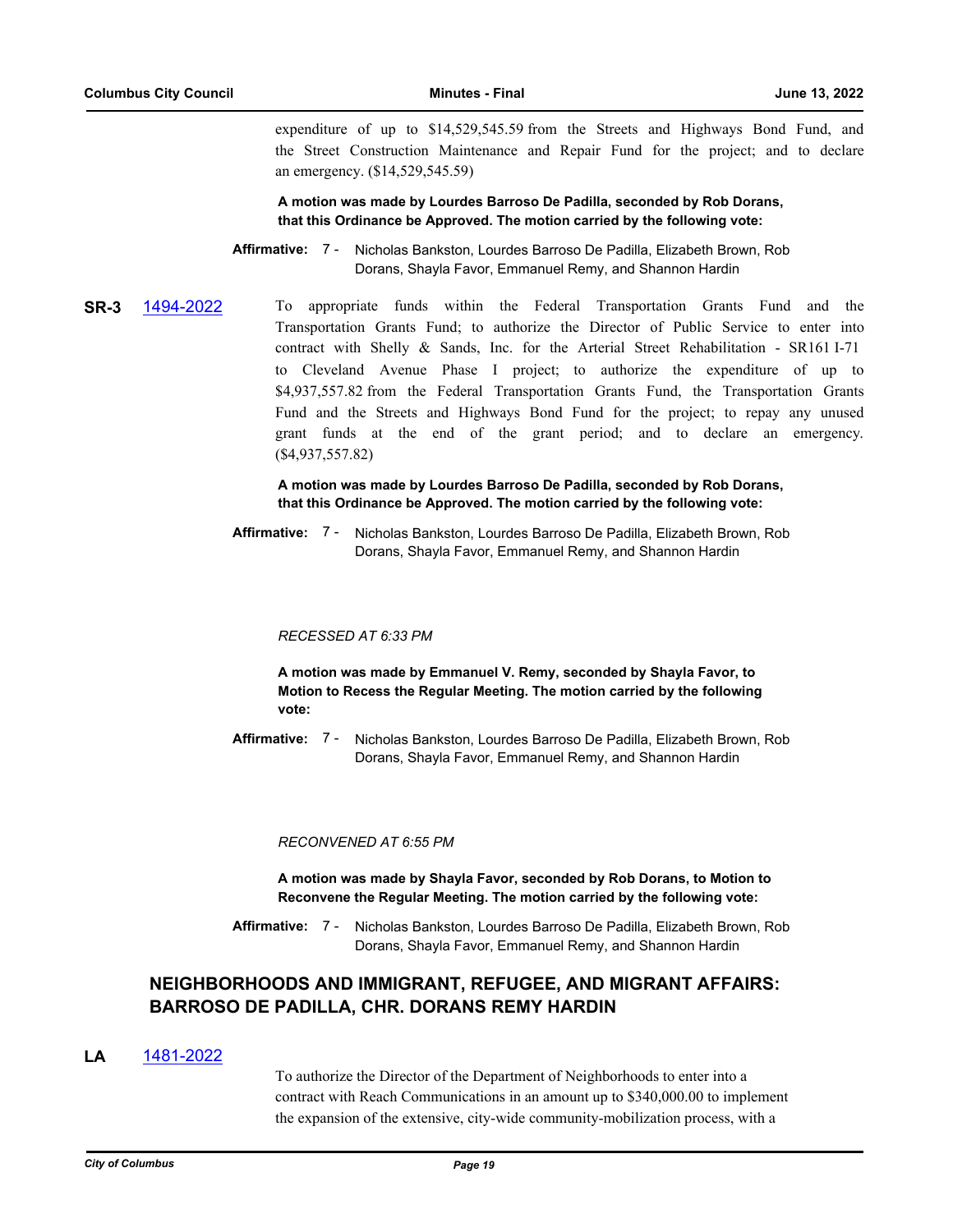focus on reducing and disrupting youth violence in Columbus; to waive the competitive bidding provisions of City Code; to authorize the expenditure of up to \$340,000.00 from the General Fund; and to declare an emergency. (\$340,000.00)

#### **A motion was made by Lourdes Barroso De Padilla, seconded by Nicholas Bankston, that this Ordinance be Approved. The motion carried by the following vote:**

**Affirmative:** Nicholas Bankston, Lourdes Barroso De Padilla, Elizabeth Brown, Rob Dorans, Shayla Favor, Emmanuel Remy, and Shannon Hardin Affirmative: 7 -

**SR-4** [1500-2022](http://columbus.legistar.com/gateway.aspx?m=l&id=/matter.aspx?key=123018) To authorize the Director of the Department of Neighborhoods to enter into a grant agreement with Community Shares of Mid-Ohio in support of Hilltop Rise Economic Community Development Corporation; to authorize an expenditure within the general fund; to authorize an appropriation and expenditure from the Neighborhood Initiatives subfund; and to declare an emergency. (\$100,000.00)

> *Sponsors:* Nicholas Bankston, Lourdes Barroso De Padilla and Emmanuel V. Remy

> **A motion was made by Lourdes Barroso De Padilla, seconded by Emmanuel V. Remy, that this Ordinance be Approved. The motion carried by the following vote:**

Affirmative: 7 - Nicholas Bankston, Lourdes Barroso De Padilla, Elizabeth Brown, Rob Dorans, Shayla Favor, Emmanuel Remy, and Shannon Hardin

**LA** [1661-2022](http://columbus.legistar.com/gateway.aspx?m=l&id=/matter.aspx?key=123181) To authorize the expenditure of up to \$400,000 within the Department of Neighborhoods; to authorize the Director of the Department of Neighborhoods to enter into subaward grant agreements with Community of Caring Development Foundation, and Africentric Personal Development Shop in an amount up to \$400,000 to add needed support services during COVID-19 for youth and families in the City of Columbus; and to declare an emergency. (\$400,000)

> **A motion was made by Lourdes Barroso De Padilla, seconded by Elizabeth Brown, that this Ordinance be Approved. The motion carried by the following vote:**

- **Abstained:** 1 Shayla Favor
- **Affirmative:** Nicholas Bankston, Lourdes Barroso De Padilla, Elizabeth Brown, Rob Dorans, Emmanuel Remy, and Shannon Hardin Affirmative: 6-

## **VETERANS & SENIOR AFFAIRS: BARROSO DE PADILLA, CHR. BROWN FAVOR HARDIN**

## **SR-5** [1373-2022](http://columbus.legistar.com/gateway.aspx?m=l&id=/matter.aspx?key=122889) To authorize an appropriation in the amount of \$3,840,370.00 to the Recreation and Parks Grant Fund for the Central Ohio Area Agency on Aging in connection with the Ohio Home Care Waiver Program; and to declare an emergency. (\$3,840,370.00)

**A motion was made by Lourdes Barroso De Padilla, seconded by Nicholas Bankston, that this Ordinance be Approved. The motion carried by the following vote:**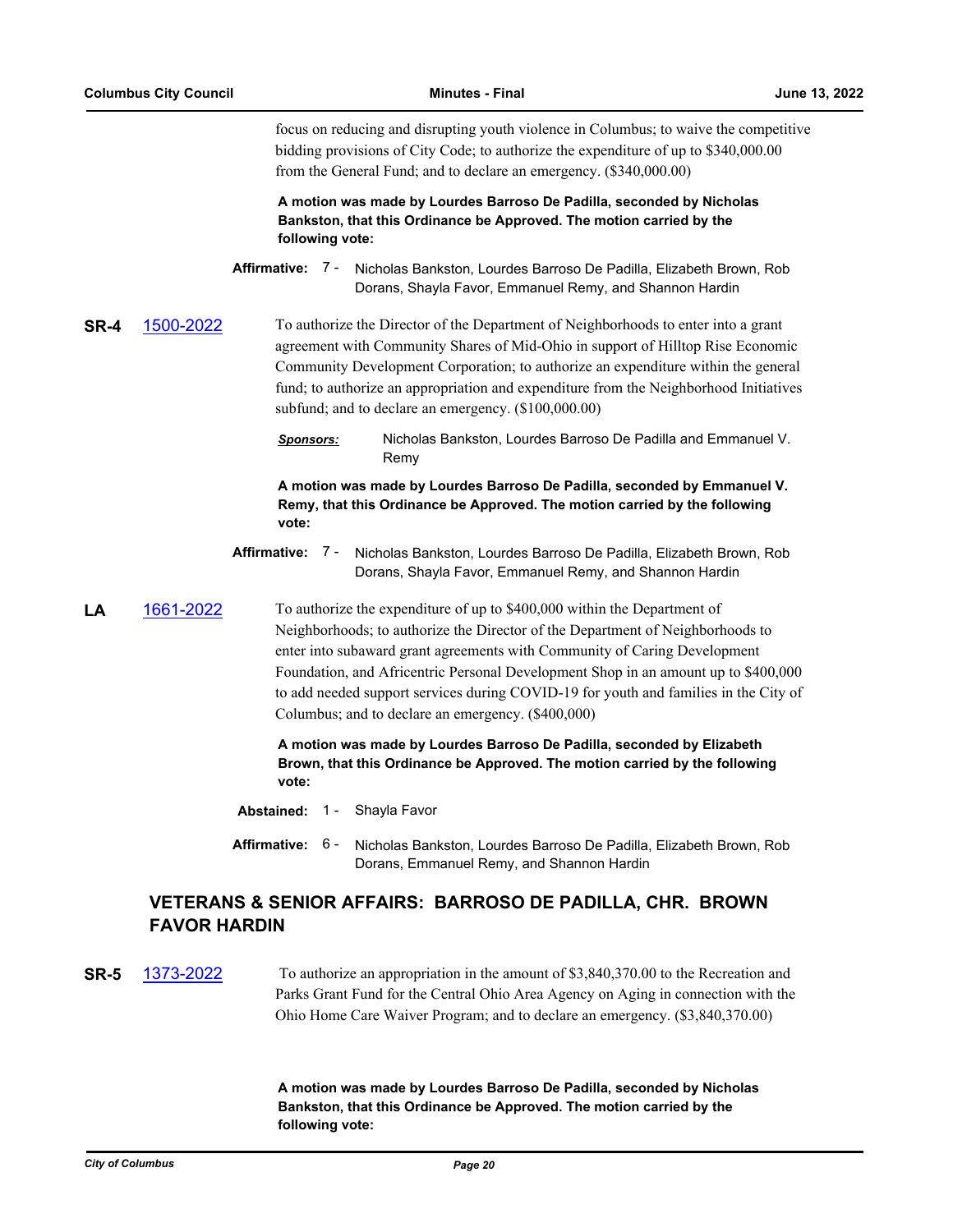**Abstained:** 1 - Elizabeth Brown

Affirmative: 6 - Nicholas Bankston, Lourdes Barroso De Padilla, Rob Dorans, Shayla Favor, Emmanuel Remy, and Shannon Hardin

## **FINANCE: BROWN, CHR. BANKSTON REMY HARDIN**

#### **SR-6** [1516-2022](http://columbus.legistar.com/gateway.aspx?m=l&id=/matter.aspx?key=123034)

To authorize the Director of Finance and Management to enter into a contract on behalf of the Office of Construction Management with Mull & Weithman Architects to complete architectural and engineering design as well as construction administration services for the new Fire Station #36 located at the southeast corner of Harlem Rd & Central College Rd.; and to authorize the expenditure of \$1,795,515.00 from the Safety Voted Capital Fund. (\$1,795,515.00)

**A motion was made by Elizabeth Brown, seconded by Nicholas Bankston, that this Ordinance be Approved. The motion carried by the following vote:**

**Affirmative:** Nicholas Bankston, Lourdes Barroso De Padilla, Elizabeth Brown, Rob Dorans, Shayla Favor, Emmanuel Remy, and Shannon Hardin Affirmative: 7 -

#### **RECREATION & PARKS: BROWN, CHR. REMY BANKSTON HARDIN**

#### **SR-7** [1331-2022](http://columbus.legistar.com/gateway.aspx?m=l&id=/matter.aspx?key=122847)

To authorize and direct the City Auditor to set up a certificate in the amount of \$1,322,156.00 for the purchase of equipment for the Recreation and Parks Department; to authorize and direct the Director of Finance and Management enter into various contracts for the purchase of equipment on behalf of the Recreation and Parks Department; to authorize the transfer of \$1,072,156.00 within the Recreation and Parks Voted Bond Fund, to authorize the amendment of the 2021 Capital Improvements Budget; to authorize the expenditure of \$1,322,156.00 from the Recreation and Parks Voted Bond Fund; and to declare an emergency. (\$1,322,156.00)

**A motion was made by Elizabeth Brown, seconded by Nicholas Bankston, that this Ordinance be Approved. The motion carried by the following vote:**

Affirmative: 7 - Nicholas Bankston, Lourdes Barroso De Padilla, Elizabeth Brown, Rob Dorans, Shayla Favor, Emmanuel Remy, and Shannon Hardin

#### **EDUCATION: BROWN, CHR. FAVOR BARROSO DE PADILLA HARDIN**

## **SR-8** [1323-2022](http://columbus.legistar.com/gateway.aspx?m=l&id=/matter.aspx?key=122839) To authorize the Director of the Office of Education to enter into a contract with the Crane Center for Early Childhood Research and Policy at the Ohio State University for the 2022 Summer Success Program, to enhance the kindergarten readiness of entering kindergarteners through educational summer materials, to authorize the expenditure of \$144,499.00 from the General Fund, and to declare an emergency. (\$144,499.00)

**A motion was made by Elizabeth Brown, seconded by Rob Dorans, that this**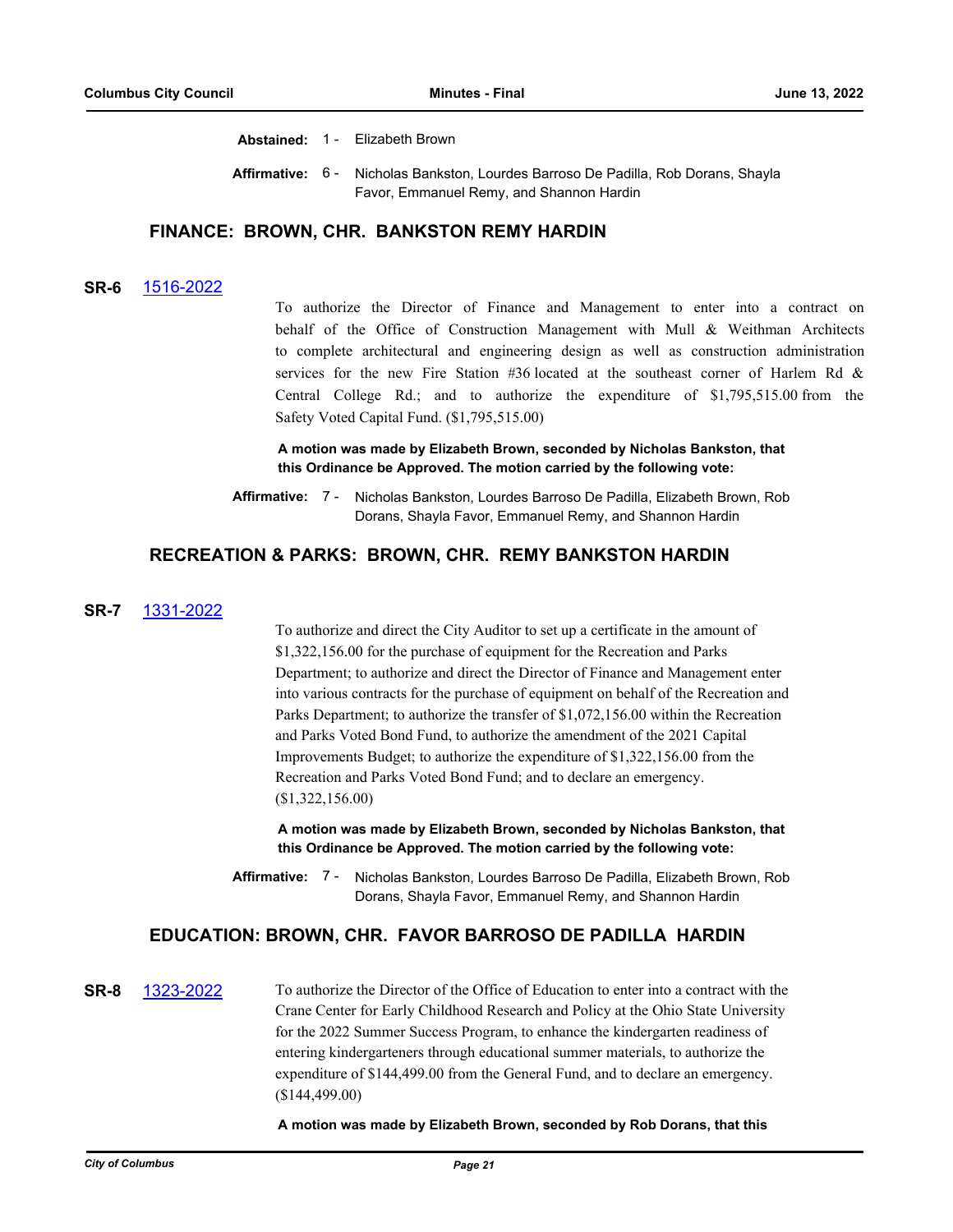#### **Ordinance be Approved. The motion carried by the following vote:**

**Abstained:** 1 - Shayla Favor

- **Affirmative:** Nicholas Bankston, Lourdes Barroso De Padilla, Elizabeth Brown, Rob Dorans, Emmanuel Remy, and Shannon Hardin Affirmative: 6 -
- **SR-9** [1405-2022](http://columbus.legistar.com/gateway.aspx?m=l&id=/matter.aspx?key=122922) To authorize and direct the Director of the Office of Education to enter into contracts with Early Start Columbus providers so that they may provide summer programming for rising kindergarteners; to authorize the expenditure of \$632,500.00 from the General Fund; and to declare an emergency. (\$632,500.00)

#### *Sponsors:* Elizabeth Brown

**A motion was made by Elizabeth Brown, seconded by Emmanuel V. Remy, that this Ordinance be Approved. The motion carried by the following vote:**

## **PUBLIC UTILITIES: DORANS, CHR. BANKSTON REMY HARDIN**

#### **SR-10** [1404-2022](http://columbus.legistar.com/gateway.aspx?m=l&id=/matter.aspx?key=122921)

To authorize the Director of the Department of Public Utilities to renew the professional engineering services agreement with Hill International, Inc. for the Professional Construction Management 2020 Project; for the Division of Water; to authorize a transfer and expenditure up to \$7,371,100.00 within the Water General Obligations Bond Fund; and to amend the 2021 Capital Improvements Budget. (\$7,371,100.00)

#### **A motion was made by Rob Dorans, seconded by Nicholas Bankston, that this Ordinance be Approved. The motion carried by the following vote:**

Affirmative: 7 - Nicholas Bankston, Lourdes Barroso De Padilla, Elizabeth Brown, Rob Dorans, Shayla Favor, Emmanuel Remy, and Shannon Hardin

#### **SR-11** [1439-2022](http://columbus.legistar.com/gateway.aspx?m=l&id=/matter.aspx?key=122956)

To authorize the Director of the Department of Public Utilities to enter into contract with Woolpert, Inc., for the implementation of a Cityworks Asset Management System for the Department of Public Utilities; to authorize the expenditure of \$182,785.00 from the Electricity Operating Fund, \$1,162,628.00 from the Water Operating Fund, \$1,303,462.00 from the Sewer System Operating Fund and \$347,590.00 from the Stormwater Operating Fund (\$2,996,465.00).

**A motion was made by Rob Dorans, seconded by Emmanuel V. Remy, that this Ordinance be Approved. The motion carried by the following vote:**

Affirmative: 7 - Nicholas Bankston, Lourdes Barroso De Padilla, Elizabeth Brown, Rob Dorans, Shayla Favor, Emmanuel Remy, and Shannon Hardin

## **CRIMINAL JUSTICE & JUDICIARY: FAVOR, CHR. DORANS BARROSO DE PADILLA HARDIN**

**Affirmative:** Nicholas Bankston, Lourdes Barroso De Padilla, Elizabeth Brown, Rob Dorans, Shayla Favor, Emmanuel Remy, and Shannon Hardin Affirmative: 7 -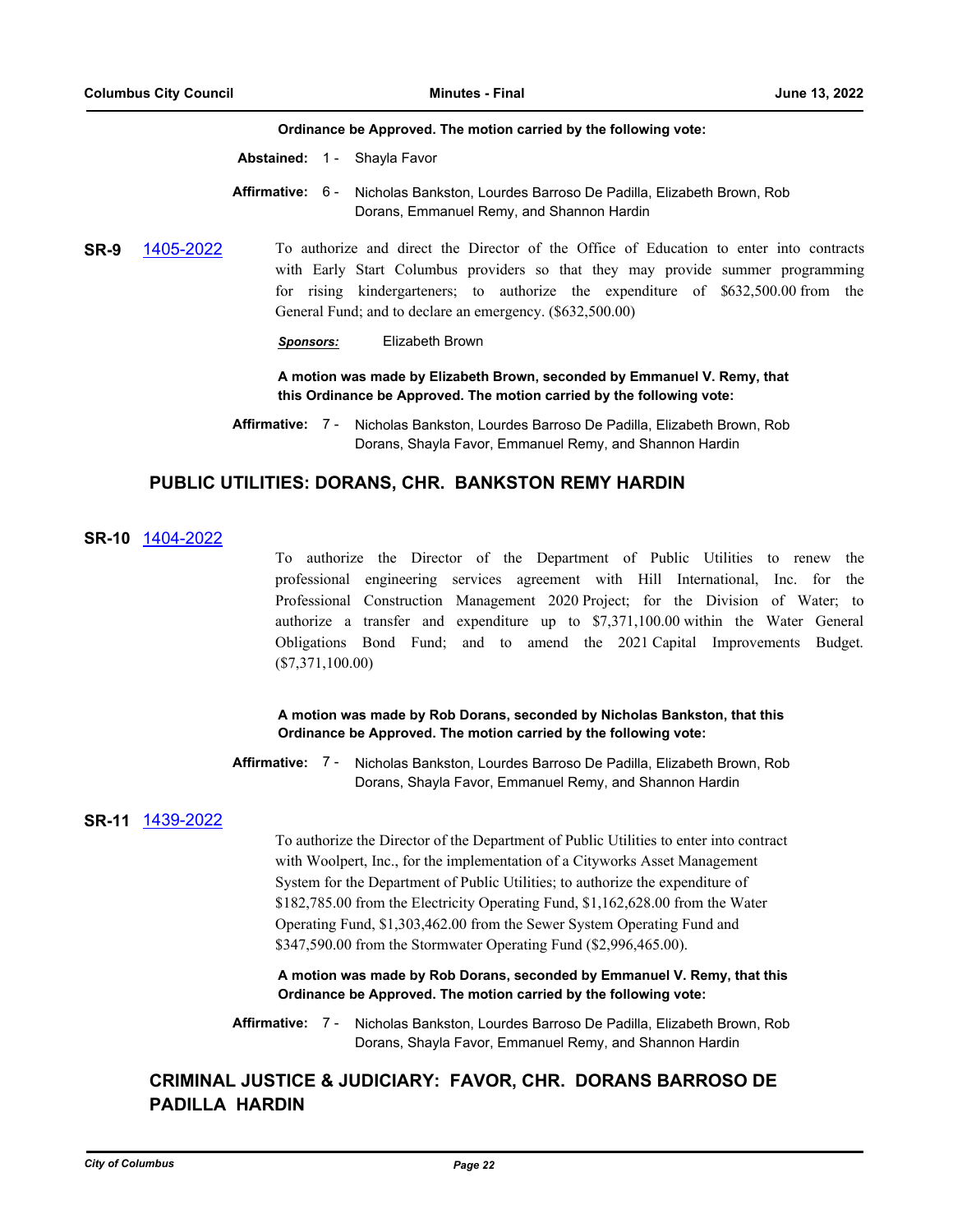#### **SR-12** [1583-2022](http://columbus.legistar.com/gateway.aspx?m=l&id=/matter.aspx?key=123102)

To authorize the Inspector General to enter into a contract with The Saunders Company, LLC, for the purpose of providing professional marketing and public relations services to the Department of the Inspector General; to authorize the expenditure of \$24,500.00 from the general fund; to waive competitive bidding; and to declare an emergency. (\$24,500.00)

**A motion was made by Rob Dorans, seconded by Elizabeth Brown, that this Ordinance be Approved. The motion carried by the following vote:**

- **Abstained:** 1 Shayla Favor
- Affirmative: 6 Nicholas Bankston, Lourdes Barroso De Padilla, Elizabeth Brown, Rob Dorans, Emmanuel Remy, and Shannon Hardin

## **RULES & REFERENCE: HARDIN, CHR. BROWN REMY FAVOR**

## **DORANS**

### **SR-17** [1501-2022](http://columbus.legistar.com/gateway.aspx?m=l&id=/matter.aspx?key=123019)

To amend various sections in Title 33 of the Columbus City Codes, entitled "Zoning Code," in order to update and modernize terms and allowable uses and to create the regulatory framework for solar energy collection and clarify the applicable development standards for such installations.

*Sponsors:* Rob Dorans

**A motion was made by Rob Dorans, seconded by Nicholas Bankston, that this Ordinance be Approved. The motion carried by the following vote:**

Affirmative: 7 - Nicholas Bankston, Lourdes Barroso De Padilla, Elizabeth Brown, Rob Dorans, Shayla Favor, Emmanuel Remy, and Shannon Hardin

## **HEALTH & HUMAN SERVICES: FAVOR, CHR. BARROSO DE PADILLA BROWN HARDIN**

#### **SR-13** [1543-2022](http://columbus.legistar.com/gateway.aspx?m=l&id=/matter.aspx?key=123061)

To authorize the Director of the Department of Development to modify a subaward agreement with Broad St. Presbyterian Church in an amount up to \$1,000,000.00 to continue to provide rental and utility assistance using federal Emergency Rental Assistance 2 funds; to modify the terms and conditions of the Subaward agreement without seeking additional Council Approval in order to align with the most current version of the laws, regulations, and guidance; to authorize an expenditure of up to \$1,000,000.00 of Emergency Rental Assistance 2 funds; and to declare an emergency (\$1,000,000.00)

#### **A motion was made by Lourdes Barroso De Padilla, seconded by Emmanuel V.**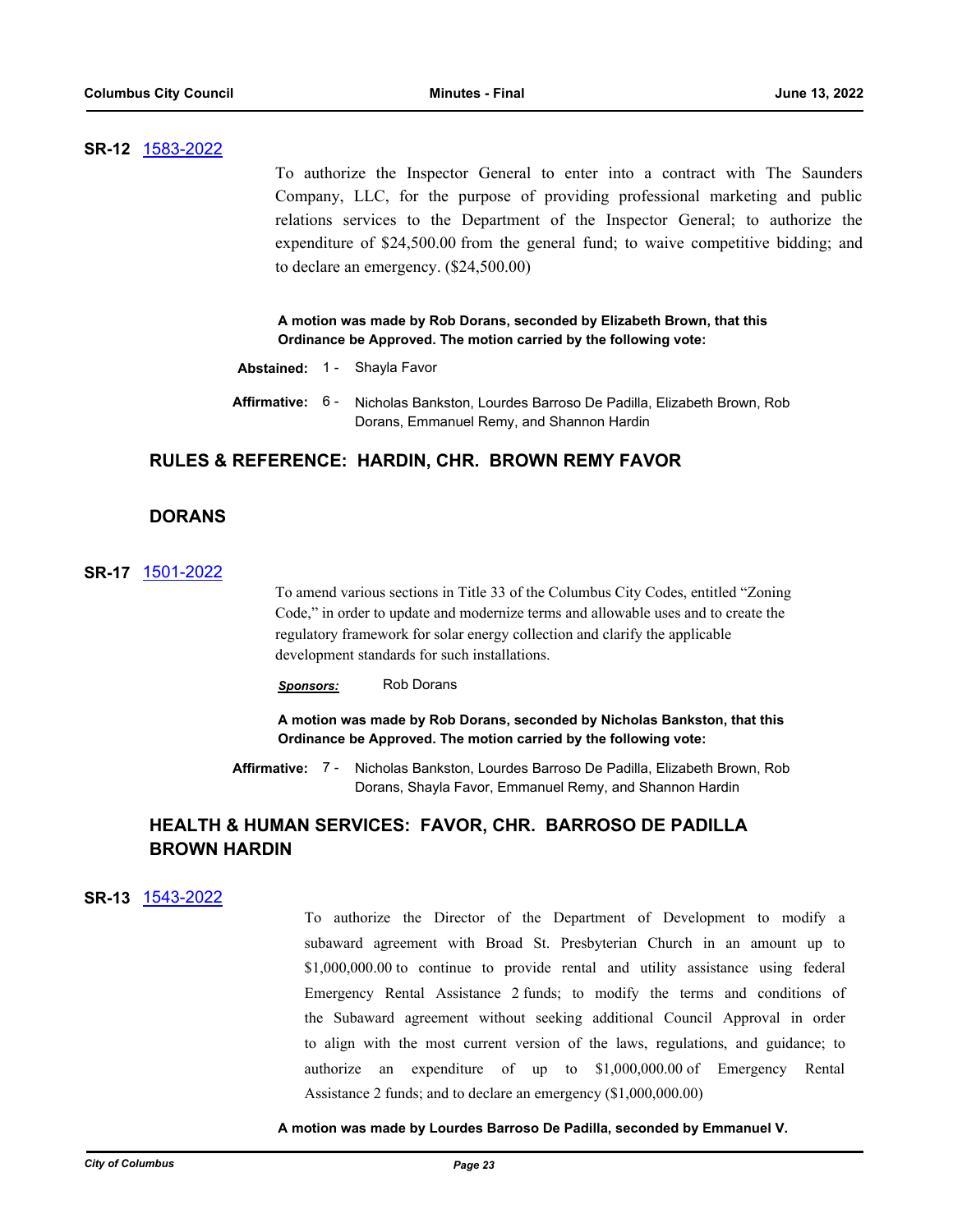**Remy, that this Ordinance be Approved. The motion failed by the following vote:**

- **Abstained:** 2 Elizabeth Brown, and Shayla Favor
- Affirmative: 5 Nicholas Bankston, Lourdes Barroso De Padilla, Rob Dorans, Emmanuel Remy, and Shannon Hardin

**A motion was made by Lourdes Barroso De Padilla, seconded by Rob Dorans, that this Ordinance be Reconsidered. The motion carried by the following vote:**

- **Abstained:** 1 Shayla Favor
- Affirmative: 6 Nicholas Bankston, Lourdes Barroso De Padilla, Elizabeth Brown, Rob Dorans, Emmanuel Remy, and Shannon Hardin

**A motion was made by Lourdes Barroso De Padilla, seconded by Emmanuel V. Remy, that this Ordinance be Approved. The motion carried by the following vote:**

- **Abstained:** 1 Shayla Favor
- **Affirmative:** Nicholas Bankston, Lourdes Barroso De Padilla, Elizabeth Brown, Rob Dorans, Emmanuel Remy, and Shannon Hardin Affirmative: 6 -
- **SR-14** [1545-2022](http://columbus.legistar.com/gateway.aspx?m=l&id=/matter.aspx?key=123063) To authorize the Director of Development to modify a subaward agreement with Impact Community Action Agency in an amount up to \$1,500,000.00 to continue to provide rental and utility assistance using federal Emergency Rental Assistance 2 funds; to modify the terms and conditions of the Subaward agreement without seeking additional Council Approval in order to align with the most current version of the laws, regulations, and guidance; to authorize an expenditure of up to \$1,500,000.00 of Emergency Rental Assistance 2 funds; and to declare an emergency (\$1,500,000.00)

**A motion was made by Shayla Favor, seconded by Emmanuel V. Remy, that this Ordinance be Approved. The motion carried by the following vote:**

|  | <b>Abstained: 1 - Elizabeth Brown</b>                                                                                                 |
|--|---------------------------------------------------------------------------------------------------------------------------------------|
|  | <b>Affirmative:</b> 6 - Nicholas Bankston, Lourdes Barroso De Padilla, Rob Dorans, Shayla<br>Favor, Emmanuel Remy, and Shannon Hardin |

#### **SR-15** [1591-2022](http://columbus.legistar.com/gateway.aspx?m=l&id=/matter.aspx?key=123111)

To authorize the Board of Health to enter into a contract with KW2, modify said contract if portions of previously appropriated and encumbered funds are unused, and reallocate unused funds by entering into contracts with newly identified and qualified vendors without the need for additional legislation for the Implementing Enhanced HIV Prevention and Surveillance for Health Departments to End the HIV Epidemic in Ohio Grant Program for the provision of services allowable under the grant for persons with HIV or AIDS in central Ohio; to authorize the expenditure of \$123,410.00 from the Health Department Grants Fund to pay the costs thereof; to waive competitive bidding of City Code Chapter 329; and to declare an emergency.